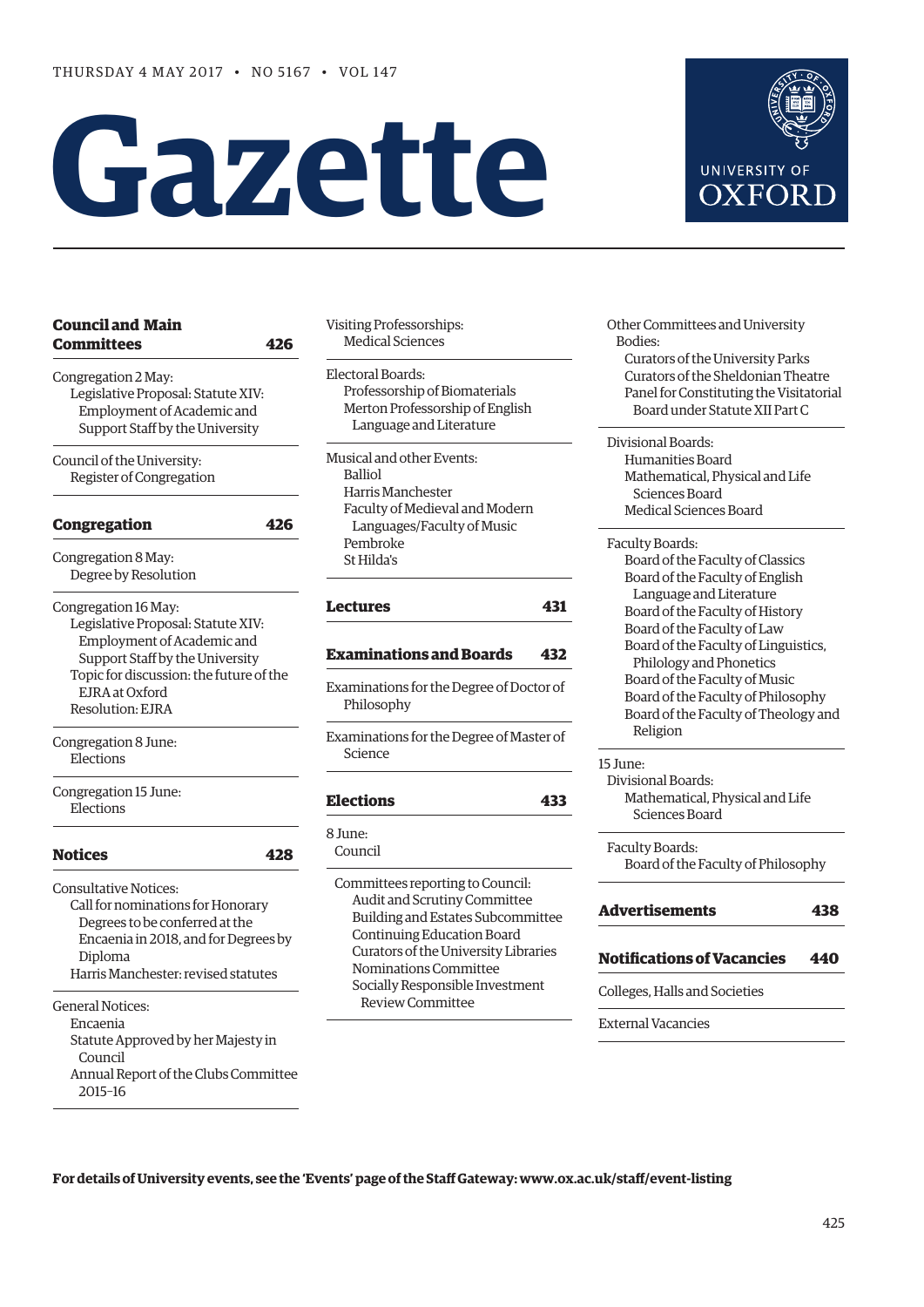# <span id="page-1-0"></span>Council and Main Committees

# Congregation

#### **Congregation** 2 May

**Legislative Proposal: Statute XIV: Employment of Academic and Support Staff by the University**

A Congregation meeting took place on 2 May. For further details see Supplement (1) to *Gazette* No 5166: Legislative Proposal: [Statute XIV: Employment of Academic and](http://www.ox.ac.uk/media/global/wwwoxacuk/localsites/gazette/documents/supplements2016-17/Legislative_Proposal,_Statute_XIV_-_(1)_to_No_5166.pdf)  Support Staff by the University.

A transcript<sup>1</sup> of the meeting will be published with the 11 May *Gazette* and on the Congregation website.

1 The transcript may be edited for legal reasons.

#### **Council of the University**

#### **Register of Congregation**

The Vice-Chancellor reports that the following names have been added to the Register of Congregation:

Di Mare, L, St John's Hansen, S E K, University College Hickmott, S, St John's Jinks, Y L, Wellcome Trust Centre for Human Genetics Spencer, E J, Estates Services

#### **Congregation** 8 May

#### **Degree by Resolution**

*This content has been removed as it contains personal information protected under the Data Protection Act.*

#### **Congregation** 16 May

#### **Legislative Proposal: Statute XIV: Employment of Academic and Support Staff by the University**

A legislative proposal and explanatory note on changes to Statute XIV (together with associated regulations) were published in *Gazette* [No 5164, 23 March 2017](http://www.ox.ac.uk/gazette/2016-2017/23march2017-no5164/congregation/#250401).

A notice of opposition and two notices of amendment to that legislative proposal were received, which were set out in [Supplement \(1\) to](http://www.ox.ac.uk/media/global/wwwoxacuk/localsites/gazette/documents/supplements2016-17/Legislative_Proposal,_Statute_XIV_-_(1)_to_No_5166.pdf) *Gazette* No 5166.

A Congregation meeting took place on Tuesday, 2 May in the Sheldonian Theatre. The supplement set out the order of business to be followed. This included various options depending on the outcome of the voting on each of two amendments. If a second meeting is required to consider the amended legislative proposal, the intention is for the business to be adjourned until the meeting on 16 May.

#### **Topic for discussion: the future of the EJRA at Oxford**

Congregation has never held a comprehensive discussion on the merits and implications of the EJRA, a matter that affects everyone in the University. The undersigned propose holding such a discussion at a meeting of Congregation on this topic of concern.

#### *Proposed by:*

René Bañares-Alcántara, New College Christopher Tyerman, Hertford Stephen Davies, Chemistry Angela Russell, Chemistry James Thomson, Chemistry Paul Roberts, Chemistry John Hagan Bayley, Chemistry Timothy Donohoe, Chemistry Veronique Gouverneur, Chemistry David Palfreyman, New College Richard Compton, St John's Anthony B Watts, Wolfson Lars Hansen, University College Donald Porcelli, St Anne's John Ball, Mathematical Institute Grigory Seregin, Mathematical Institute Endre Süli, Mathematical Institute Lloyd Trefethen, Mathematical Institute Paul Ewart, Physics Grant Ritchie, Chemistry Michael Searle, Earth Sciences Christopher Foot, Physics C Richard Stone, Engineering Howard Davy, Engineering Dieter Jaksch, Physics Anthony Bell, Physics Justin Wark, Physics Peter Norreys, Physics Hugh Jenkyns, St Edmund Hall

#### **Resolution: EJRA**

¶ Members of Congregation are reminded that any two members may, not later than **noon on 8 May**, give notice in writing to the Registrar that they intend to oppose or amend the resolution below (see the note on the conduct of business in Congregation below). If no such notice has been given, and unless Council has declared otherwise or the meeting has been adjourned, the resolution shall be carried and the meeting may be cancelled.

The following text has been received from the signatories to the resolution as listed below:

#### *Text of Resolution*

The EJRA in the University of Oxford should be abolished.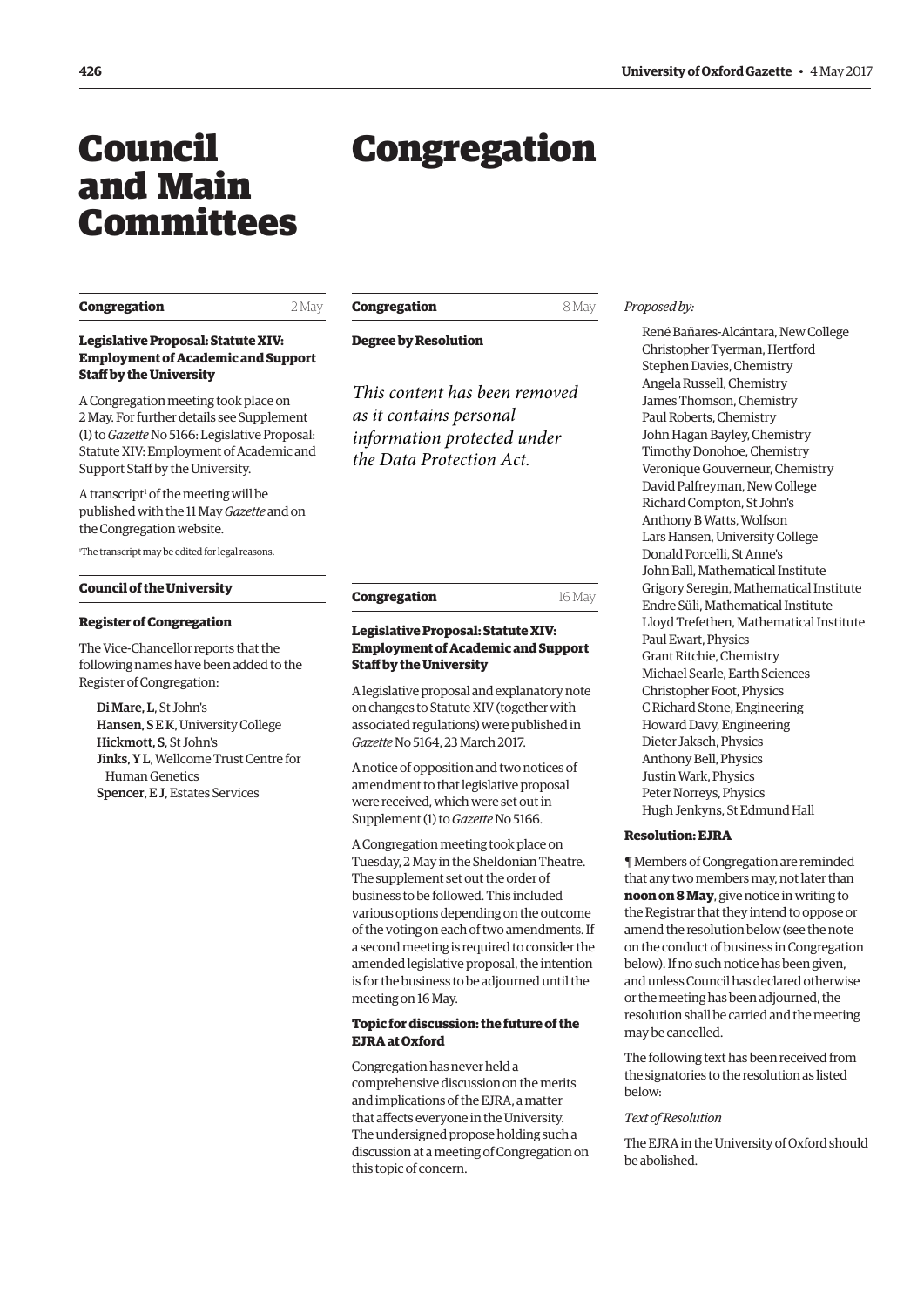#### *Explanation*

The EJRA (Employer Justified Retirement Age) was introduced in 2011 without a comprehensive debate in Congregation on the merits or demerits of such a policy. The EJRA procedure was found to be unlawful at its first challenge in the University's own Appeal Court under Dame Janet Smith in 2014. The University continued to operate the procedure with some revisions pending a review of its effectiveness by a Review Working Group, RWG. The remit of the RWG was to determine "*the extent to which the EJRA is meeting the Aims identified when the policy was established, and thus can be justified in law*". The RWG published its report in Hilary Term 2017 and Council has accepted its recommendations to retain the EJRA with some minor adjustments.

This resolution calls for the abolition of the EJRA on the grounds that the policy is profoundly age-discriminatory and that the RWG Report is deeply flawed and gives no evidential support for its conclusions or recommendations. In particular the Report totally fails to determine "*the extent to which the EJRA is meeting the Aims*…" and so the policy cannot be justified in law.

The fatal flaws in the RWG Report arise from its total failure to provide any statistically significant analysis of the data and the failure to recognise quantitatively the extent of any possible effect of the EJRA on the aims. Firstly, since there is no valid statistical analysis of the data no conclusions can be legitimately drawn from any of the data presented. Indeed no statistical analysis is possible on the basis of the data presented since vital data is missing or unobtainable. Secondly, simple mathematics is sufficient to show that the claims made in the Report of a "*substantial*" impact of the EJRA are entirely false. It is easily shown that, using reasonable approximations and the data provided in the Report, the *maximum* effect of the EJRA on the rate of creating vacancies is statistically insignificant and so the policy can have only a minimal effect on any of the Aims of the EJRA. Thus the EJRA makes no significant difference to issues of diversity, inter-generational fairness or opportunities for younger academics.

The potential negative effects of abolition have been exaggerated. Only Oxford, Cambridge and St Andrews have an EJRA and there are no reports from any of the other UK universities of any adverse consequences of abolishing a mandatory retirement age.

The positive benefits of abolition of the EJRA include the following:

- Eliminates age discrimination.
- Recognises the demographic changes in society, increases in active lifeexpectancy and reduces pressure on pension funds with an ageing population.
- Gives academic and academic-related staff the element of choice of when to retire as enshrined in the Equality Act (2010).
- Allows active and successful researchers, many at the height of their powers, to continue to benefit society and the University.
- Retains willing and experienced teachers to the benefit of students and potentially reducing the load on early career academics.
- Enables women to make up for loss of pension provision arising from career breaks associated with child-bearing and rearing.
- Keeps Oxford competitive in attracting and retaining world-leading researchers.
- Avoids stress on staff seeking extension beyond the EJRA by a selection process that many have found to be obstructive.
- Avoids processes, costly both to the individual and to the University, in the University Appeal Court and external Employment Tribunals.
- Avoids damage to relations between colleagues within departments.
- Removes potential for inconsistent treatment of holders of joint appointments by colleges and departments.
- *Proposed by*: John Ball, Mathematical Institute Anthony B Watts, Wolfson Paul Ewart, Physics Stephan G Davies, Chemistry David Palfreyman, New College Richard G Compton, St John's Hagan Bayley, Chemistry James E Thompson, Chemistry C Richard Stone, Somerville Martin Davy, Exeter Mike Searle, Worcester Angela J Russell, Chemistry Paul M Roberts, Chemistry Timothy Donohoe, Chemistry Veronique Gouverneur Grigory Seregin, Mathematical Institute Endre Süli, Mathematical Institute Lloyd N Trefethen, Mathematical Institute Lars N Hensen, University College

Don Porcelli, St Anne's Paul Azzopardi, Experimental Psychology Chris Foot, Physics Tony Bell, Physics Justin Wark, Physics Peter Norreys, Physics C J Tyerman, Hertford Hugh Jenkyns, St Edmund Hall

Council considers the resolution unacceptable to it given the recommendations of the review and the extensive consultation which has taken place across the University. A debate will therefore be held at the Congregation meeting on 16 May.

#### **Congregation** 8 June

#### **Elections**

#### **COUNCIL**

COMMITTEES REPORTING TO COUNCIL Audit and Scrutiny Committee Buildings and Estates Subcommittee Continuing Education Board Curators of the University Libraries Nominations Committee Socially Responsible Investment Review **Committee** 

#### OTHER COMMITTEES AND UNIVERSITY **BODIES**

Curators of the University Parks Curators of the Sheldonian Theatre Panel for Constituting the Visitatorial Board under Statute XII Part C

#### DIVISIONAL BOARDS

Humanities Board Mathematical, Physical and Life Sciences Board Medical Sciences Board

#### FACULTY BOARDS

Board of the Faculty of Classics Board of the Faculty of English Language and Literature Board of the Faculty of History Board of the Faculty of Law Board of the Faculty of Linguistics, Philology and Phonetics Board of the Faculty of Music Board of the Faculty of Philosophy Board of the Faculty of Theology and Religion

Details are in ['Elections](#page-8-0)' section below.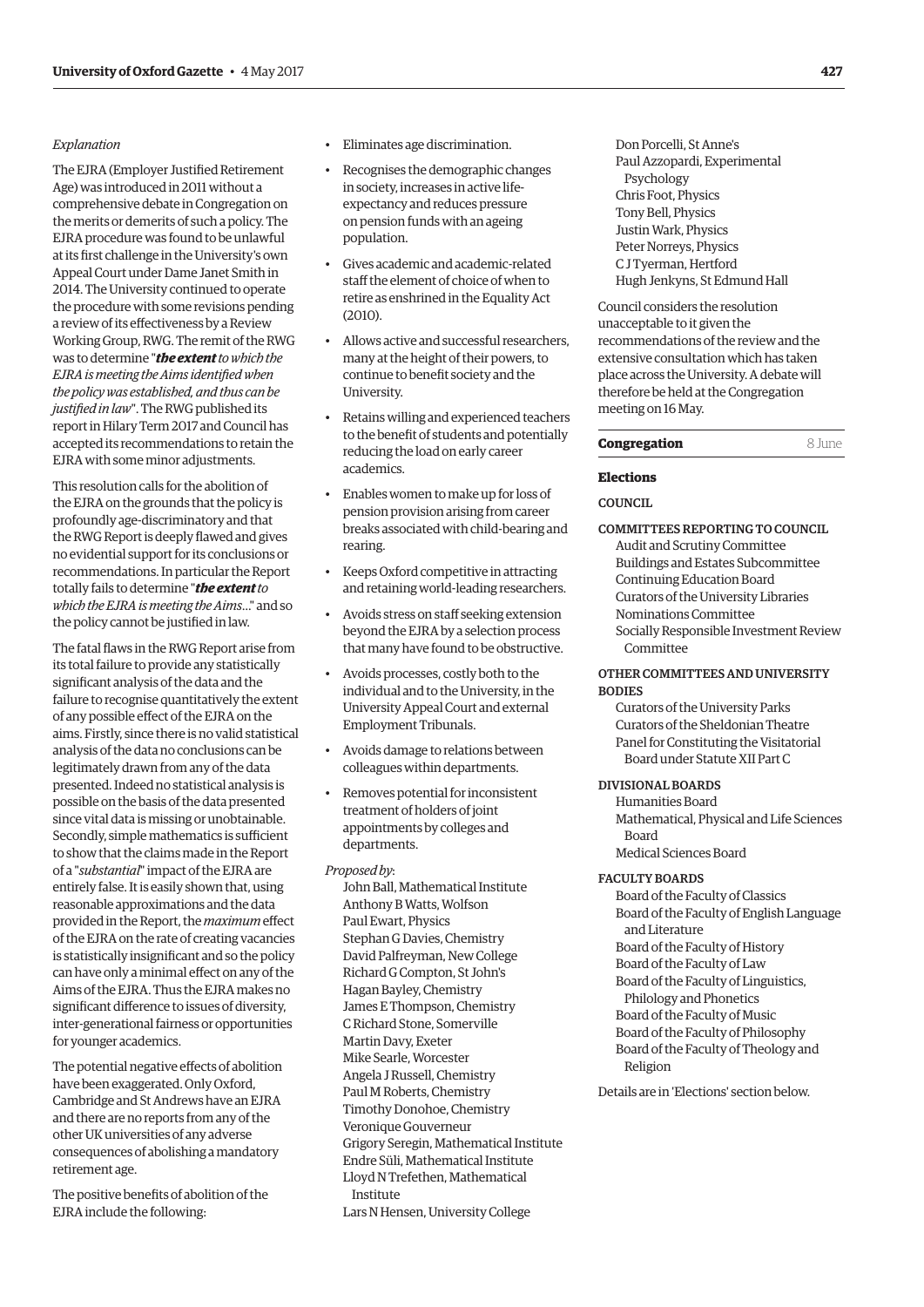## Notices

#### <span id="page-3-0"></span>**Congregation** 15 June

#### **Elections**

DIVISIONAL BOARDS

Mathematical, Physical and Life Sciences Board

#### FACULTY BOARDS

Board of the Faculty of Philosophy

Details are in '[Elections'](#page-12-0) section below.

#### **Note on procedures in Congregation**

¶ Business in Congregation is conducted in accordance with Congregation Regulations 2 of 2002 [\(www.admin.ox.ac.uk/statutes/](http://www.admin.ox.ac.uk/statutes/regulations/529-122.shtml) [regulations/529-122.shtml\). A](http://www.admin.ox.ac.uk/statutes/regulations/529-122.shtml) printout of these regulations, or of any statute or other regulations, is available from the Council Secretariat on request. A member of Congregation seeking advice on questions relating to its procedures, other than elections, should contact Mrs F Burchett at the University Offices, Wellington Square (telephone: (2)80199; email: felicity. [burchett@admin.ox.ac.uk\); questions](mailto:felicity.burchett@admin.ox.ac.uk)  relating to elections should be directed to the Elections Officer, Ms S L S Mulvihill [\(telephone: \(2\)80463; email: elections.](mailto:elections.office@admin.ox.ac.uk) office@admin.ox.ac.uk).

#### **Consultative Notices**

#### **Call for nominations for Honorary Degrees to be conferred at the Encaenia in 2018, and for Degrees by Diploma**

Honorary degrees are conferred annually at Encaenia. Degrees by diploma are conferred on heads of state and royalty. Members of Congregation are encouraged to nominate individuals on whom such degrees might be conferred.

The deadline for nominations to be considered for Encaenia 2018 is **5 May 2017**.

The Honorary Degrees Committee is charged with considering nominations received, consulting Council and making recommendations to Congregation. It will consider new nominations alongside nominations received in the last three years.

When considering possible honorands, the committee will focus on individuals in the following categories:

**1** those of high academic distinction in the fields of research and scholarship of specific interest to the University of Oxford

**2** those distinguished in the visual, literary, musical and performing arts

**3** those distinguished in business and industry

**4** those who have played a distinguished role in public life, for example in contributing to progress and change in society

**5** those who have made a significant contribution to the activities of the University of Oxford – such individuals would normally also fall into one of the categories above.

Within the categories above the committee will aim to produce a balanced list, which takes account of the global dimension that characterises this University's activities.

It has adopted a target that half of the final list of names proposed to Congregation for the conferment of honorary degrees will be women and/or minorities. Members of Congregation are therefore encouraged to nominate individuals of conspicuous

distinction with particular reference to diversity.

Honorary degrees will not be conferred on anyone who holds, or who has retired from, a resident teaching, research or administrative post within the University or in any college or other society, except in exceptional circumstances such as distinguished service outside the terms of his or her paid service. In these circumstances, a proposal for an honorary MA may be put forward.

Nominations for honorary degrees at the Encaenia in 2018 and for degrees by diploma should be submitted on the approved application form. Further information and [copies of the form are available at www1.](https://www1.admin.ox.ac.uk/councilsec/governance/committees/hondegs) admin.ox.ac.uk/councilsec/governance/ committees/hondegs (single sign-on required), or from the Secretary to the Honorary Degrees Committee (ellen. [hudspith@admin.ox.ac.uk, \(2\)80092\). The](mailto:ellen.hudspith@admin.ox.ac.uk)  completed form should be returned to the Secretary by email by **5 May 2017**, under 'Strictly Confidential' cover.

While informal soundings within the University will often be desirable, every effort should be made to ensure that publicity is not at any stage given to any specific proposal for the conferral of an honorary degree. All nominations will be considered in strict confidence by the committee. The committee will report to Council in September and October and a list of honorands will be put to Congregation in Hilary term 2018.

The names of people on whom degrees by diploma and honorary degrees have recently been conferred are published in the *University Calendar* and on the aforementioned website.

The honorands at Encaenia 2017 will be:

Bryan A Stevenson Shirley Williams, Baroness Williams of Crosby Professor Robert Darnton Frank Gehry Professor Eugene Braunwald Professor Joan Argetsinger Steitz Professor Judith Weir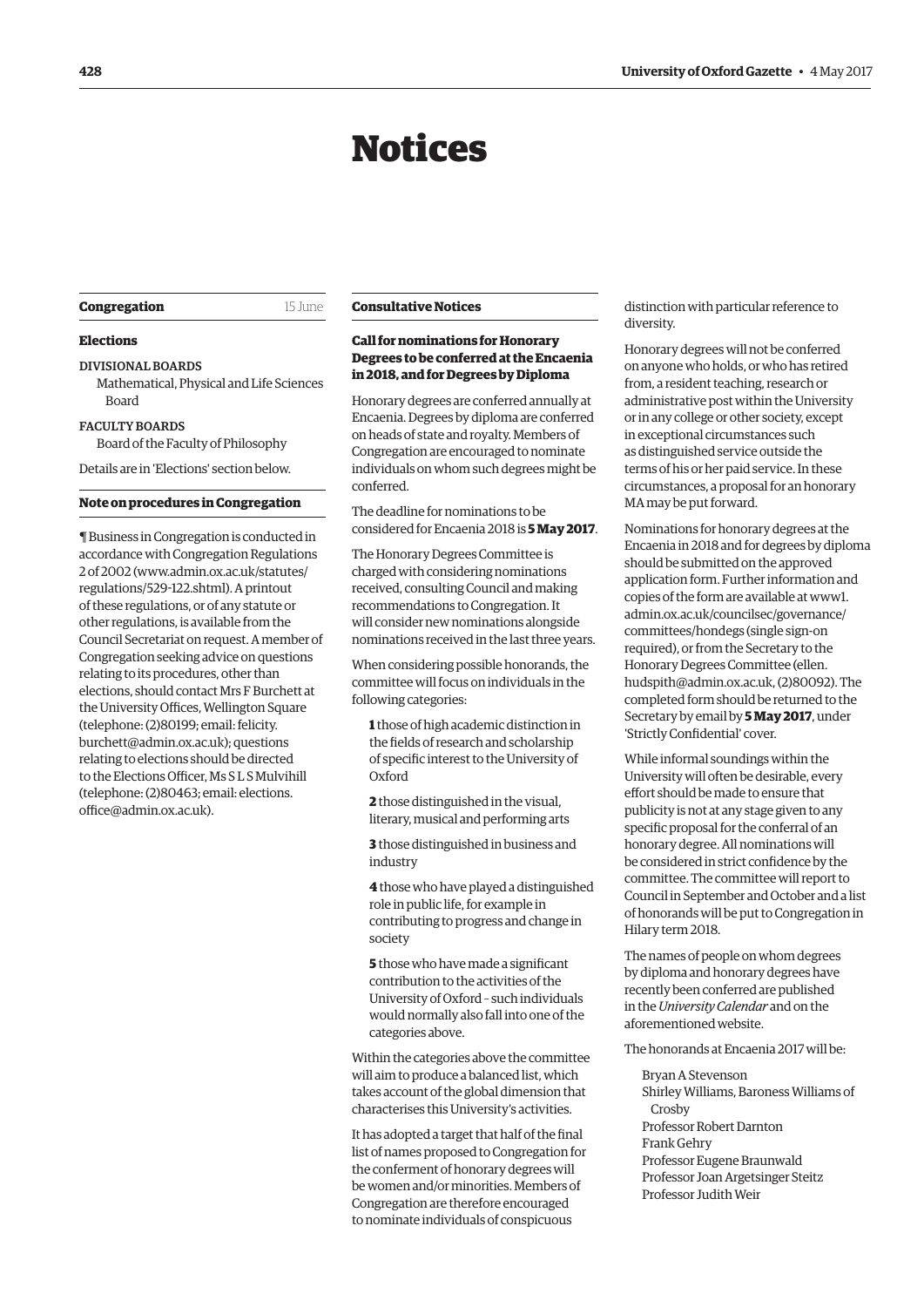#### **Harris Manchester**

#### REVISED STATUTES

The Committee on Statutes before the Privy Council, acting under authority delegated to it by Council, is minded to give consent on behalf of the University to the revised statutes of Harris Manchester College, approved by the Governing Body on 13 January 2016, in so far as such consent is required by section 7(2) of the Universities of Oxford and Cambridge Act 1923. The consent of the committee to the amendments to the statutes will be effective 15 days after publication unless written notice of a resolution, signed by at least 20 members of Congregation, calling upon Council to withhold that consent, has been given to the Registrar by **noon on 15 May**.

The effects of the amendments are to tidy up the statutes and to give the college some additional flexibility, for example by: amending the quorum for making and amending Byelaws and electing the Principal, removing the retirement age of the Visitor and clarifying the duties of the role, aligning the retirement age with the University's EJRA policy, expanding the definition of persons qualified to act as Tutor in Ministerial Training and providing for reappointment, adding a power to borrow, establishing a remuneration committee, and simplifying the appeals process in respect of the expulsion of students.

#### **General Notices**

#### **Encaenia**

#### TICKET REGISTRATION FOR ENCAENIA 2017

Online registration is now open for the Encaenia ceremony taking place in the Sheldonian Theatre on 21 June. Members of Congregation, staff, students and academic visitors are invited to apply for tickets online at [www.ox.ac.uk/encaenia. M](http://www.ox.ac.uk/encaenia)embers [of Convocation: please email encaenia@](mailto:encaenia@admin.ox.ac.uk) admin.ox.ac.uk to request a ticket. The website includes information on the registration process, guest tickets, timings of the day and the dress code.

#### LORD CREWE'S BENEFACTION

Heads of house, Pro-Vice-Chancellors, heads of division, holders of the Oxford degrees of Doctor of Divinity, Civil Law, Medicine, Letters, Science, and Music, the Proctors, the Assessor, the Public Orator, the Professor of Poetry, the Registrar, the outgoing President of the Oxford University Student Union and the Presidents of the Junior and Middle Common Rooms of Brasenose, St

Cross and Lincoln (as being the colleges of the Proctors and the Assessor) are invited to partake of Lord Crewe's Benefaction to the University on the morning of the ceremony and then to walk in procession to the Sheldonian Theatre. Holders of the Oxford higher degrees described above who wish to participate are invited to contact the Events Office at [encaenia@admin.ox.ac.uk](mailto:encaenia@admin.ox.ac.uk)  or on 01865 280524 for more information. All other guests will be contacted directly by the Events Office.

#### **Statute Approved by her Majesty in Council**

The Vice-Chancellor has received a communication from the Clerk of Her Majesty's Privy Council, stating that on 12 April 2017 Her Majesty was pleased to approve amendments to the Schedule to the Statutes, concerning the Prendergast Fund and the EK Chambers Studentship, printed in *Gazette* [No 5142, 22 September](http://www.ox.ac.uk/gazette/2016-2017/22september2016-no5142/congregation/#cong2)  [2016, pp3–4,](http://www.ox.ac.uk/gazette/2016-2017/22september2016-no5142/congregation/#cong2) and approved by Congregation on 11 October 2016 (see *Gazette* [No 5145,](http://www.ox.ac.uk/gazette/2016-2017/13october2016-no5145/councilandmaincommittees/#243236)  [13 October 2016, p72](http://www.ox.ac.uk/gazette/2016-2017/13october2016-no5145/councilandmaincommittees/#243236)).

## **Annual Report of the Clubs Committee**

## 2015–16

1. The Clubs Committee was chaired, as in previous years, by the Assessor (Dr Patricia Daley until 16 March 2016 and Dr Luke Pitcher thenceforth) with a membership of both staff and student representatives. We continued to provide a range of support for student clubs and societies registered with the Proctors.

2. Our activities were funded from two sources in the usual way: an allocation from PRAC (£7.1k) and a net share (£10.4k) of the proceeds of the per-capita levy paid by all colleges to support both sports and nonsports clubs at University level.

3. We continued to operate a Clubs Office, within the Proctors' Office, staffed by a part-time Clubs Officer. The major part of her work was to advise on and assist with registration procedures (including checking financial information submitted). During the year, around 260 clubs and societies registered and re-registered with the Proctors (80 of these were designated as Sports Clubs and dealt with their registration through the Sports Department, while the remaining non-sports clubs and publications dealt with the Clubs Office itself). A total of 31 new non-sports clubs were added to the register during the year.

4. Registered clubs continued to have access to the Driver Assessment and Vehicle Hire Scheme, administered by the Sports Department. This important scheme enables students to drive goodquality hired vehicles safely, insured by the University, when taking part in *bona fide* club activities such as travelling to sports fixtures or events outside Oxford. In total, clubs made 1,042 hires under the schemes. Driver assessments, both new and refresher, were carried out on 37 days with a pass rate of 91.82% for the 159 drivers assessed. The number of active drivers on the scheme's database is 834 drivers (as we track all car drivers as well as MPV and minibus drivers). The Post-Driver review, which requires face-to-face review of all incidents, is going well, and the Insurance team and Sports Department are starting to use the data gathered to help find patterns and respond accordingly to support the students and potentially reduce incident rates.

5. We provided financial support to clubs in the form of grants and interest-free loans. During the year, we considered 25 applications from non-sports clubs and publications and supported 13 of them, including 5 new clubs: Oxford Chinese Life Scientists Society, Oxford English Society, Oxford Opera Society, Iranian Society and the Oxford Aeronautical Society, which received start-up awards ranging from £180 to £200. The remaining awards were £180 to the Oxford University Bulgarian Society for speakers' expenses, £182.99 to the Oxford University Travel Society towards administrative costs, £60 to the Oxford University Speculative Fiction Group for new books for their library, £69 to the Oxford University French Society for a collapsible banner, £200 to Hong Kong Public Affairs and Social Services Society towards the cost of a Model Legislative Council and various other events, £730 to the Oxford University Australia and New Zealand Society towards costs for their ANZAC Day Commemorative Service, £650 to the Oxford University Polish Society towards the costs of various events including speaker events and forums and £200 to the Oxford University Brass Band towards the costs of a summer concert tour abroad.

6. As always, we were greatly enhanced by the involvement of our student members, who participated fulsomely in our business. We are convinced that student clubs contribute hugely to the University's sporting, social, cultural and charitable activities and are pleased to be able to help to promote and support these.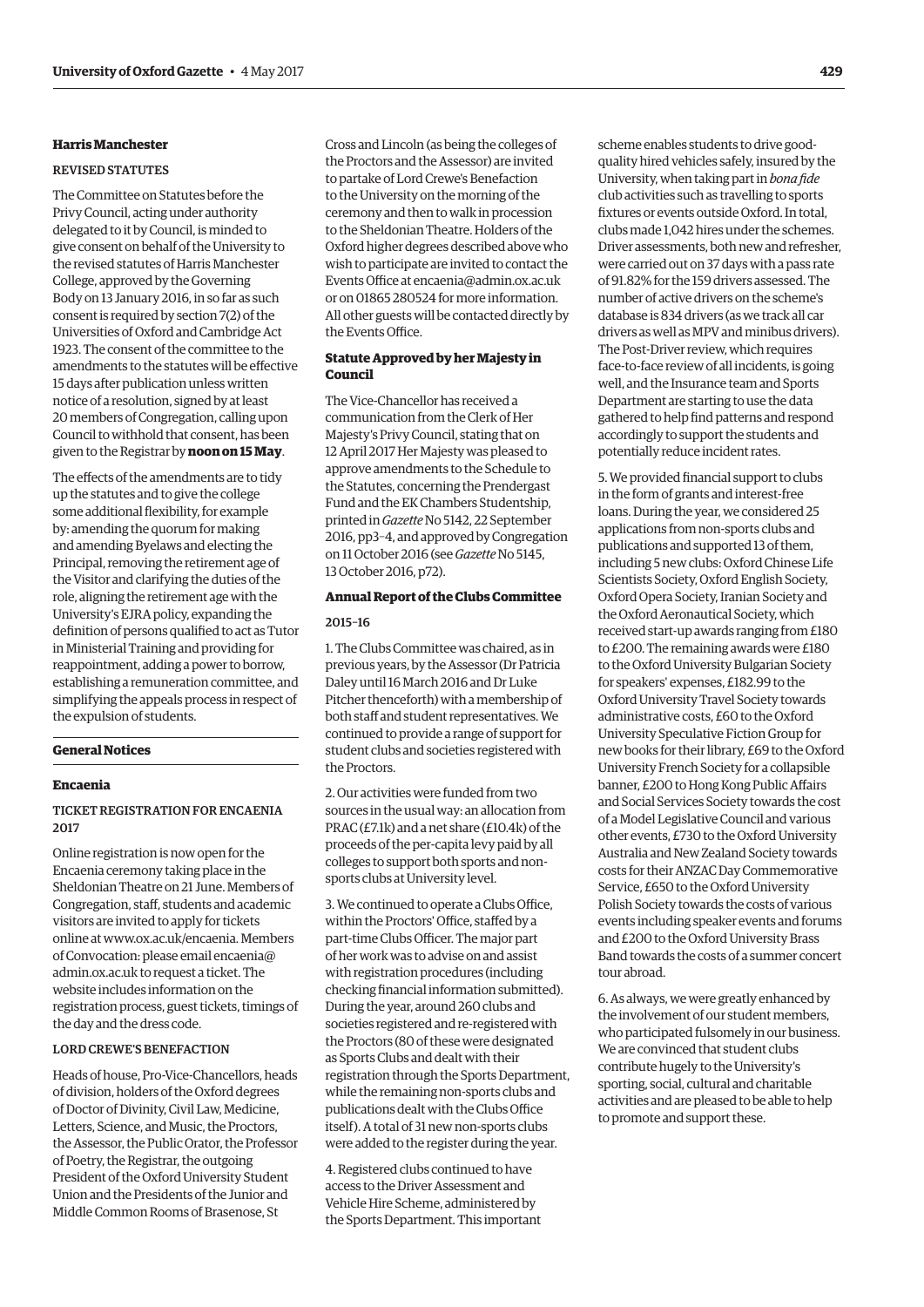#### **Visiting Professorships**

#### **Medical Sciences**

The Medical Sciences Board has conferred the title of Visiting Professor of Medicine on S Goto, PhD, MD, for a further period of 5 years from 9 April 2017.

#### **Electoral Boards**

#### **Composition of an Electoral Board**

The composition of the electoral boards to the posts below, proceedings to fill which are currently in progress, is as follows:

#### PROFESSORSHIP OF BIOMATERIALS

#### *Appointed by*

| <b>Professor W James</b>       | The Vice-Chancellor <sup>1</sup> |
|--------------------------------|----------------------------------|
| Principal of St                | ex officio                       |
| Edmund Hall                    |                                  |
| <b>Professor S Best</b>        | <b>MPLS</b> Division             |
| Professor D Bradley            | <b>MPLS</b> Division             |
| Professor C Coussios           | <b>MPLS</b> Division             |
| Professor A Carr               | <b>Medical Sciences</b>          |
|                                | Division                         |
| Professor C Kennard            | Medical Sciences                 |
|                                | Division                         |
| Professor S Lamb               | Medical Sciences                 |
|                                | Division                         |
| Professor E Tanner             | Council                          |
| Professor L Tarassenko Council |                                  |
| Professor A Zavatsky           | St Edmund Hall                   |
|                                |                                  |

#### MERTON PROFESSORSHIP OF ENGLISH LANGUAGE AND LITERATURE

#### *Appointed by*

| Master of Balliol                           | The Vice-               |
|---------------------------------------------|-------------------------|
|                                             | Chancellor <sup>1</sup> |
| Warden of Merton                            | ex officio              |
| Professor K O'Brien                         | Humanities              |
|                                             | Division                |
| Professor D Bromwich                        | Faculty of English      |
| Professor S Perry                           | Faculty of English      |
| Professor S Shuttleworth Faculty of English |                         |
| Professor A Leighton                        | Council                 |
| Professor D Womersley                       | Council                 |
| Professor R McCabe                          | Merton                  |
|                                             |                         |

1 Appointed by the Vice-Chancellor under the provisions of Statute IX, Sect 10 and 11.

#### **Musical and other Events**

#### **Balliol**

#### MUSICAL SOCIETY CONCERTS

*14 May*: Tommy Usborne Concert: Michael Petrov, cello, and Alexander Ullman, piano: Prokofiev, Schumann, Elliot Carter, Chopin

*28 May*: Peggotty Graham Concert: Louis Schwizgebel, piano: Schumann, Chopin, Beethoven, Schubert

#### **Harris Manchester**

#### THURSDAY LUNCHTIME RECITALS

The following recitals will take place 1.30– 2.10pm in the chapel. Admission free, with [retiring collection. More information: myles.](mailto:myles.hartley@hmc.ox.ac.uk) hartley@hmc.ox.ac.uk.

*4 May*: Poetry of Music: where my soul is refreshed. Piano works composed and performed by Josué Bonnín de Góngora; poems composed and performed by Ilia Galán and Alessandro Spoladore

*11 May*: Oratorio Anthology. Megan Hooper, soprano, and Chris Emlyn-Jones, baritone, perform sacred solos for soprano and baritone: Bach, Mozart, Handel, Fauré

*18 May*: Oh Fair to See. John Buckley, tenor, and Myles Hartley, piano, perform English song of the early 20th century: Elgar, Finzi, Vaughan Williams

*25 May*: Travellers' Tales for Oxfordshire Arts Weeks – celebration of music and poetry

*1 Jun*: Musical Banquet – 10th anniversary concert with Adrian Boorman, countertenor, Malcolm Pearce, harpsichord, and Tricia Warhurst, viola da gamba

*8 Jun*: Myles Hartley, organ, performs Northern Lights: Grieg, Lindberg, Sibelius

*15 Jun*: A Song of Sunshine! End-of-term concert

#### **Faculty of Medieval and Modern Languages/Faculty of Music**

#### BRINGING PROUST'S IMAGINARY MUSIC TO LIFE

A day of events will be held on 5 May. Seminar with Madeleine Chalmers, Cambridge, Igor Reyner, KCL, and Arthur Morisseau, Tours, at 2pm in the North Lecture Room, St John's. Concert with new works by Alice Buhaenko and Adam Turner at 8pm in the Holywell Music Room. Free.

#### **Pembroke**

#### PEMBROKE COLLEGE MUSIC SOCIETY **RECITALS**

The following recitals will take place at 1.10pm in the Pichette Auditorium, unless otherwise noted. Admission free.

*9 May*: Henry Chandler, violin, Guy Newbury, piano: Richard Strauss

*1pm, 16 May*: Jaymee Coonjobeeharry, flute, Frederic Bager, piano: Lili Boulanger, Mozart, Newbury, Schumann, Martinu

*23 May*: Rachel Fright, piano: Haydn, Ravel

*29 May*: Rory Green, voice, George Needham, piano: Rameau, Handel, Schubert, Ibert, Vaughan Williams

*6 Jun*: Sam Buttler, oboe, Guy Newbury, piano: Hilary Tann, William Grant Still, Saint-Saëns

*13 Jun*: Leo Panish, violin, Guy Newbury, piano: Prokofiev

#### **St Hilda's**

#### JACQUELINE DU PRÉ MUSIC BUILDING

The following events will take place at 7.30pm, unless otherwise noted. More [information and to register: https://jdp.st](https://jdp.st-hildas.ox.ac.uk/events)hildas.ox.ac.uk/events.

*5 May*: ANIMA: new music with animation: St Anne's and St Hilda's composers with artists from the Ruskin School of Art

*3.30pm and 7.30pm, 12–13 May*: Piano Weekend 2: Maki Sekiya and Jonathan Powell with pre-concert talks; livestreamed via our website

*26 May*: Simon Wallfisch, baritone voice and cello, and Edward Rushton,piano: Debussy Cello Sonata, Honegger, Caplet, Ravel; pre-concert talks and livestreamed via our website

*3 Jun*: Sirinu: The Man Hurdy Gurdy and Me by Howard Skempton and other experimentalists

*10 Jun*: Heath Quartet: Haydn, Beethoven, Mendelssohn; livestreamed via our website

*3.30pm, 11 Jun*: The Patsy Wood Family Prom: Millbrook Piano Trio and storyteller Diana Redgrave: treetop tales with chamber music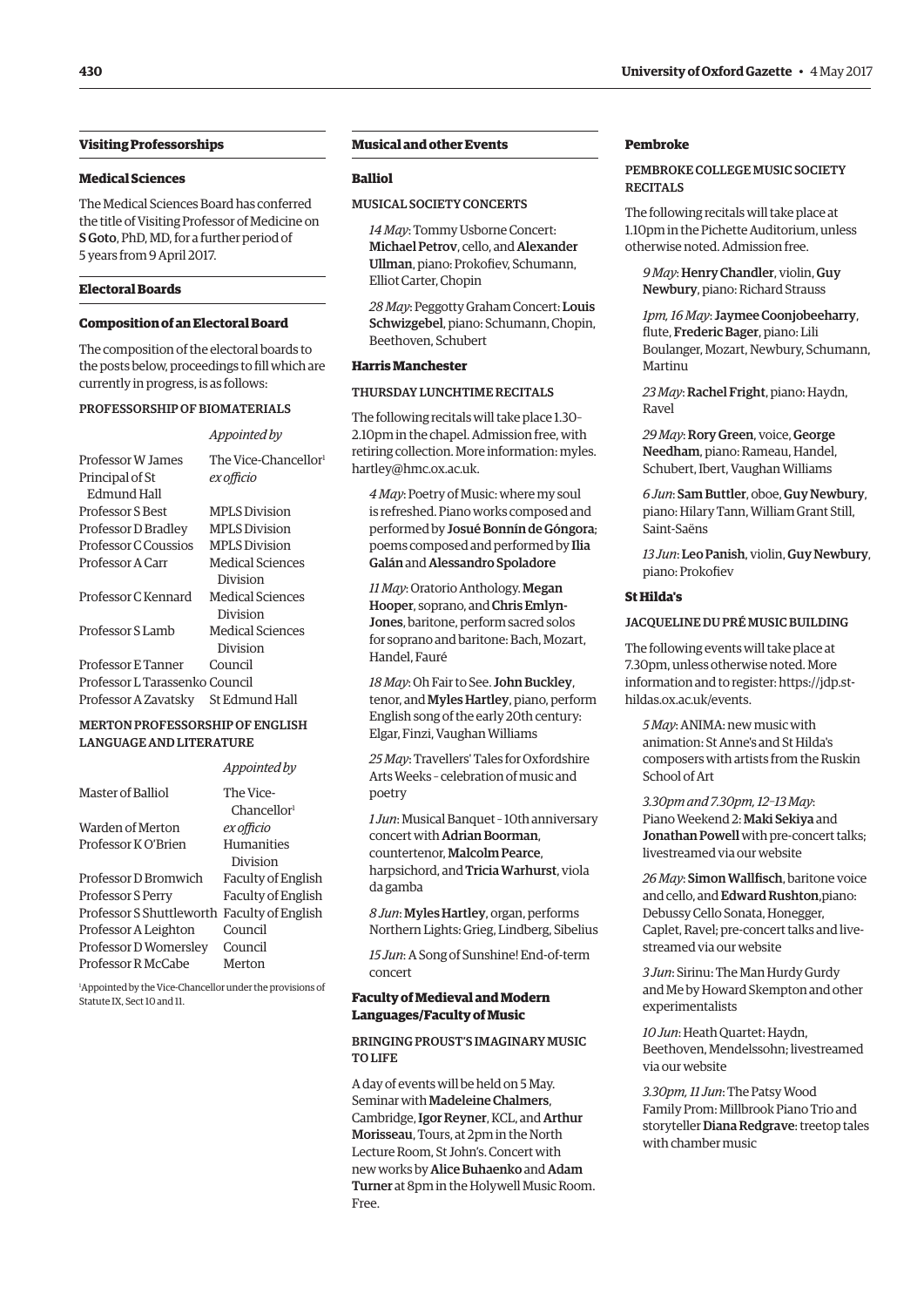## <span id="page-6-0"></span>Lectures

#### **Humanities**

#### **Faculty of Classics**

#### HERCULANEUM SOCIETY

David Pyle will lecture at 2.15pm on Saturday, 13 May, in the Weston Library Lecture Theatre. All welcome. Free but [spaces limited. To register: www.bodleian.](www.bodleian.ox.ac.uk/bodley/find-us/central_bodleian) ox.ac.uk/bodley/find-us/central\_bodleian.

*Subject*: 'Visions of Vesuvius'

#### **Faculty of History**

#### MA IN EUROPEAN HISTORY SEMINAR SERIES: BREXIT IN HISTORICAL PERSPECTIVE

The following seminars will take place at 10am on Tuesdays in the Rees Davies Room, History Faculty, unless otherwise noted.

#### Dr Conrad Leyser

*9 May*: 'European Union, *c*1000 AD'

#### Dr Peter Frankopan

*16 May, Gerry Martin Room*: 'In deal or no deal: does Brexit make any difference? The view from the East'

#### Professor Norman Davies

*23 May*: 'Mid-20th-century Britain – in or out of Europe?'

#### Professor Susan Doran

*30 May*: 'Elizabeth I and the forging of an English identity'

#### Professor Michael Broers

*6 Jun*: 'France and Britain in the age of revolution: Rome v Carthage?'

#### Dr Paul Flather

*13 Jun*: 'English exceptionalism and the road to Brexit 2016'

#### **Mathematical, Physical and Life Sciences**

#### **Department of Chemistry**

ORGANIC CHEMISTRY AND CHEMICAL BIOLOGY COLLOQUIA

Professor Jimmy Wu, Dartmouth, will lecture at 2pm on 4 May in the Dyson Perrins Lecture Theatre, School of Geography and the Environment. Conveners: Professor T Donohoe, Dr E Flashman *Subject*: 'Synthesis and biological

evaluation of the nuphar alkaloids'

*Robert Robinson Lectures* Professor John Hartwig, Berkeley, will give the Robert Robinson Lectures at 2pm at the Inorganic Chemistry Lecture Theatre.

*17 May*: 'Site selective C-H bond functionalisation reactions'

*18 May*: 'Merging organometallic and enzymatic catalysis'

#### *Andy Derome Lectures*

Professor Melanie Sandford, Michigan, will give the Andy Derome Lectures at 2pm at the Inorganic Chemistry Lecture Theatre. *24 May*: tbc

*25 May*: tbc

#### PHYSICAL AND THEORETICAL CHEMISTRY LABORATORY

*Soft Matter, Biomaterials and Interfaces seminars*

The following seminars will take place at 3pm on Tuesdays in the PTCL Lecture Theatre, unless otherwise noted. All welcome. Conveners: Professor R P A Dullens, Professor J Yeomans

#### Dr Sumesh Thampi, India

*9 May*: 'Phase transitions and metastability in human crowds'

Dr Andrei Petukhov, the Netherlands *23 May, JSR Seminar Room*: 'Colloidal crystallisation and microradian smallangle x-ray scattering'

Dr Ivo Buttinoni, Switzerland *30 May*: 'Microswimmers at complex interfaces'

#### Professor Kevin Foster

*13 Jun*: 'Cooperation and competition in microbial communities'

#### **Social Sciences**

#### **Blavatnik School of Government**

#### KYOTO PRIZE AT OXFORD LECTURES

The following lectures will be held on 10 May in the Blavatnik School of Government.

#### Dr Tasuku Honjo, Kyoto *9.30am*: 'Serendipities of acquired immunity'

- Dr Martha Craven Nussbaum, Chicago *11.30am*: 'Ageing, stigma and disgust'
- Dr Takeo Kanade, Carnegie Mellon *2.30pm*: 'Fun research in computer vision and robotics: think like an amateur, do as an expert'

#### **Institutes, Centres and Museums**

#### **Oxford Martin School**

#### THE NATURE OF CONFLICT

#### *Corrigendum*:

The following two lectures in this series have changed the dates on which they will be given; the new dates are given below. They will be held at 5pm on Thursdays in the Oxford Martin School. Free and open to all. Registration recommended. More information and to register: [www.](http://www.oxfordmartin.ox.ac.uk/event/2448) [oxfordmartin.ox.ac.uk/event/2448;](http://www.oxfordmartin.ox.ac.uk/event/2448)  [events@oxfordmartin.ox.ac.uk; 01](mailto:events@oxfordmartin.ox.ac.uk)865 287437. Convener: Achim Steiner

#### Dr Anouk Rigterink

*4 May*: 'How natural resources (especially conflict minerals) are related to violent conflict'

Professor Clionadh Raleigh, Sussex *11 May*: 'Conflict and the consequences of climate change'

#### **Colleges, Halls and Societies**

#### **All Souls**

LEE LECTURE IN POLITICAL SCIENCE AND GOVERNMENT

Professor Stephen Haber, Stanford, will deliver the 14th Lee Lecture at 5pm on 5 June in the Old Library.

*Subject*: 'The ecological origins of economic and political systems'

#### **St Hugh's**

Mr Rimsky Yuen, SC, JP, Secretary for Justice, Government of Hong Kong Special Administrative Region, will lecture at 6pm on 25 May in Maplethorpe Hall followed by refreshments. Free and open to the public. To register: [amanda.moss@st-hughs.ox.ac.uk.](mailto:amanda.moss@st-hughs.ox.ac.uk)

*Subject*: 'The development of common law in Hong Kong: past, present and future'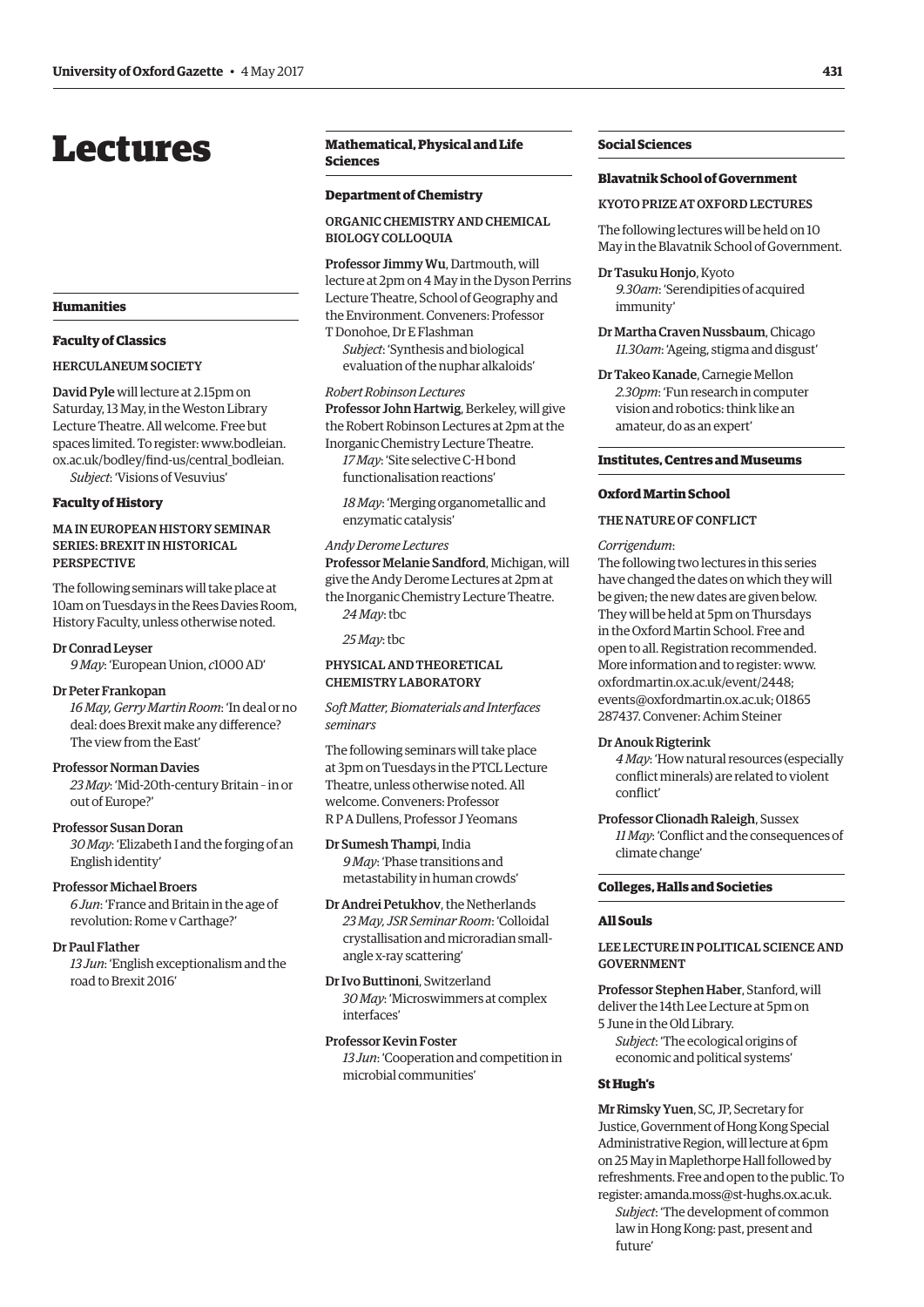# <span id="page-7-0"></span>Examinations and Boards

**Examinations for the Degree of Doctor of Philosophy**

*This content has been removed as it contains personal information protected under the Data Protection Act.*

> **Examinations for the Degree of Master of Science**

*This content has been removed as it contains personal information protected under the Data Protection Act.*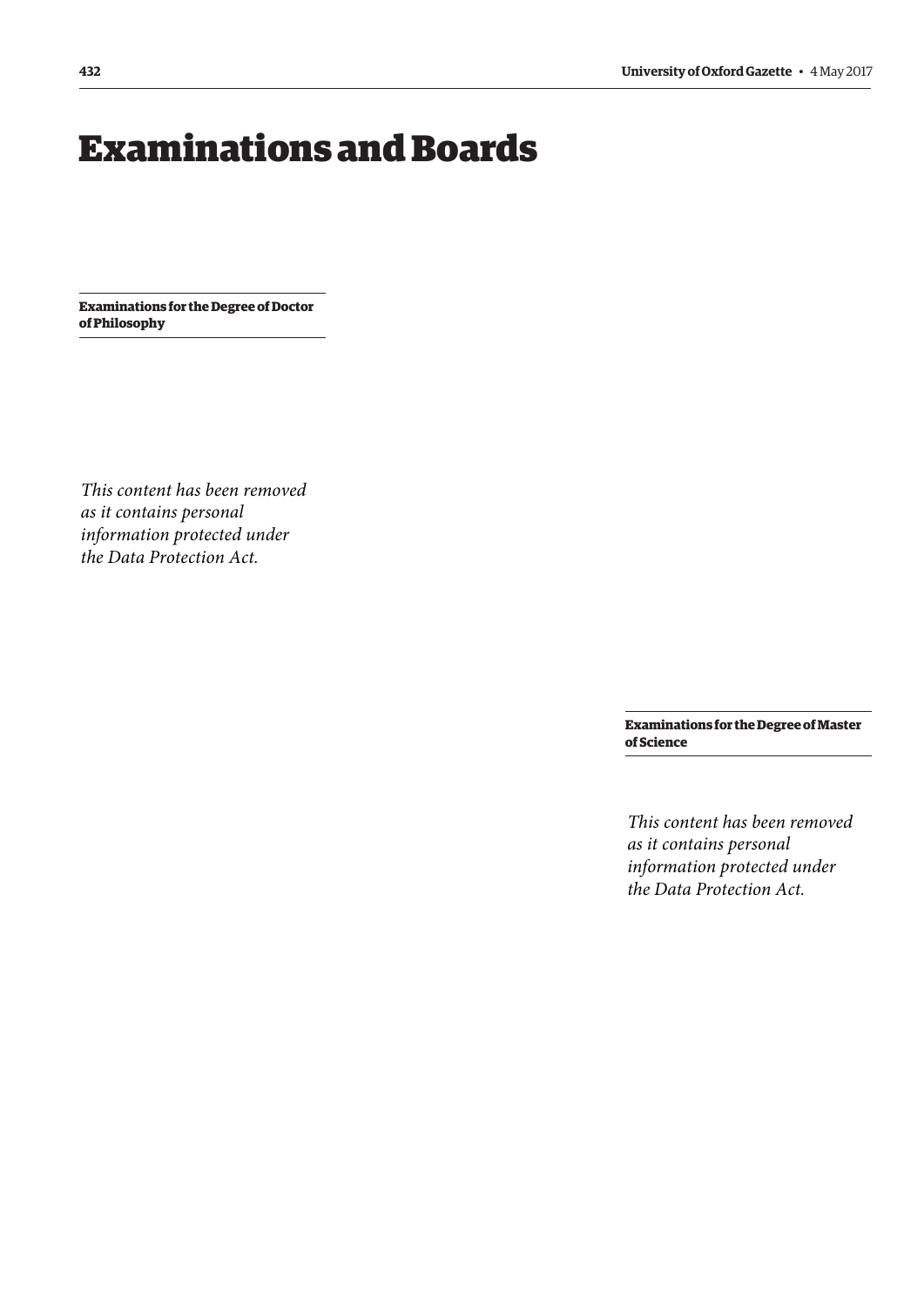## <span id="page-8-0"></span>Elections

#### **Elections** 8 June

Nominations for the elections below will close at **4pm on 11 May**.

In the tables provided below, the names listed under 'Current/Retiring Member' are simply those of the persons currently in office, whose terms of office are now coming to a close (thereby prompting all the vacancies now advertised for election); and the dates listed in the columns 'To hold office from/until' indicate the terms of office of the vacancies now advertised.

#### **Council**

One member of Congregation elected by Congregation from members of the faculties in the Divisions of Mathematical, Physical and Life Sciences and of Medical Sciences

| Current/Retiring | To hold | To bold |
|------------------|---------|---------|
| Member           | office  | office  |
|                  | from    | until   |
|                  |         |         |

Professor L Tarassenko, MT 2017 MT 2021 St John's

One member of Congregation elected by Congregation from members of the faculties in the Divisions of Humanities and of Social Sciences

| To bold | To hold               |
|---------|-----------------------|
| office  | office                |
|         | until                 |
|         |                       |
|         | from<br>MT2017 MT2021 |

One member of Congregation, not necessarily being a member of any division and not in any case being nominated in a divisional capacity, elected by Congregation

| Current/Retiring                             | To hold To hold |                 |
|----------------------------------------------|-----------------|-----------------|
| Member                                       | office<br>from  | office<br>until |
| <b>Professor Sir Rick</b><br>Trainor, Exeter |                 | MT2017 MT2021   |

*Note*: Full details of Council's remit, composition, functions and powers [can be found at: www.admin.ox.ac.uk/](www.admin.ox.ac.uk/statutes/783-121.shtml) statutes/783-121.shtml.

Elected members of Council will ordinarily be expected to serve on a small number of other committees (typically between one

and three, usually including at least one of the main committees of Council, ie PRAC, GPC, Education Committee, Personnel Committee, Research Committee).

For further information, please contact the Senior Assistant Registrar (Governance) [\(nigel.berry@admin.ox.ac.uk\).](mailto:nigel.berry@admin.ox.ac.uk)

#### **Committees reporting to Council**

#### AUDIT AND SCRUTINY COMMITTEE

One member of Congregation elected by Congregation from among members of the faculties in the Divisions of Humanities and Social Sciences who shall not serve on Council or on any committee which in the view of Council has mainline executive authority within the University, or hold any office in the University or any college which involves executive authority

| Current/Retiring<br>Member                   | To bold<br>office<br>from   | To bold<br>office<br>until |
|----------------------------------------------|-----------------------------|----------------------------|
| Dr Catherine<br>MacKenzie.<br>Faculty of Law | with<br>immediate<br>effect | HT 2021                    |

One member of Congregation, not necessarily being a member of any division and not in any case being nominated in a divisional capacity, who shall be elected by Congregation who shall not serve on Council or on any committee which in the view of Council has mainline executive authority within the University, or hold any office in the University or any college which involves executive authority

| <i>Current/Retiring</i>                  | To hold | To bold |
|------------------------------------------|---------|---------|
| Member                                   | office  | office  |
|                                          | from    | until   |
| Professor Jeffrey Tseng. MT 2017 HT 2022 |         |         |

St Edmund Hall

*Note*: At its meeting on 9 February 2015, Council approved the suspension of regulation 8.4 of Council Regulations 15 of 2002 to allow the term of office for those members elected by Congregation to be extended by one academic term in the next round of elections, so that future elected members will begin their term of office at the start of Hilary term.

For further information, please contact the Secretary ([sally.vine@admin.ox.ac.uk\).](mailto:sally.vine@admin.ox.ac.uk)

#### BUILDINGS AND ESTATES **SUBCOMMITTEE**

One person elected by Congregation

| <i>Current/Retiring</i> | To hold To hold |        |
|-------------------------|-----------------|--------|
| Member                  | office          | office |
|                         | from            | until  |

Professor R G Ratcliffe, MT 2017 MT 2020 New College

Further information on the subcommittee  $can be found at: www.admin.ox.ac.uk/$ [statutes/regulations/520-122d.shtml. For](www.admin.ox.ac.uk/statutes/regulations/520-122d.shtml)  further information, please contact the Secretary ([shaka.obhiozele@admin.ox.ac.](mailto:shaka.obhiozele@admin.ox.ac.uk)  $11k$ ).

#### CONTINUING EDUCATION BOARD

One member of the Department for Continuing Education elected by and from among the members of the department

| Current/Retiring | To hold To hold |               |
|------------------|-----------------|---------------|
| <b>Member</b>    | office          | office        |
|                  | from            | until         |
| Dr CIRO'Mahony,  |                 | MT2017 MT2020 |
| Kellogg          |                 |               |

*Note*: For the purposes of this election, the members of the department are the professors, readers, university lecturers and other staff on grade 8 and above who work in the department.

For further information, please contact the Secretary ([peter.gambles@admin.ox.ac.uk\).](mailto:peter.gambles@admin.ox.ac.uk)

#### CURATORS OF THE UNIVERSITY **LIBRARIES**

One member of Congregation elected by Congregation

| Current/Retiring  | To hold       | To hold |
|-------------------|---------------|---------|
| Member            | office        | office  |
|                   | from          | until   |
| Dr L J Smith,     | MT2017 MT2021 |         |
| Harris Manchester |               |         |

Full details of the Curators' remit, composition, functions and powers can be [found at: www.admin.ox.ac.uk/statutes/](www.admin.ox.ac.uk/statutes/regulations/520-122o.shtml) regulations/520-122o.shtml. For further information, please contact the Secretary [\(richard.ovenden@bodleian.ox.ac.uk\).](mailto:richard.ovenden@bodleian.ox.ac.uk)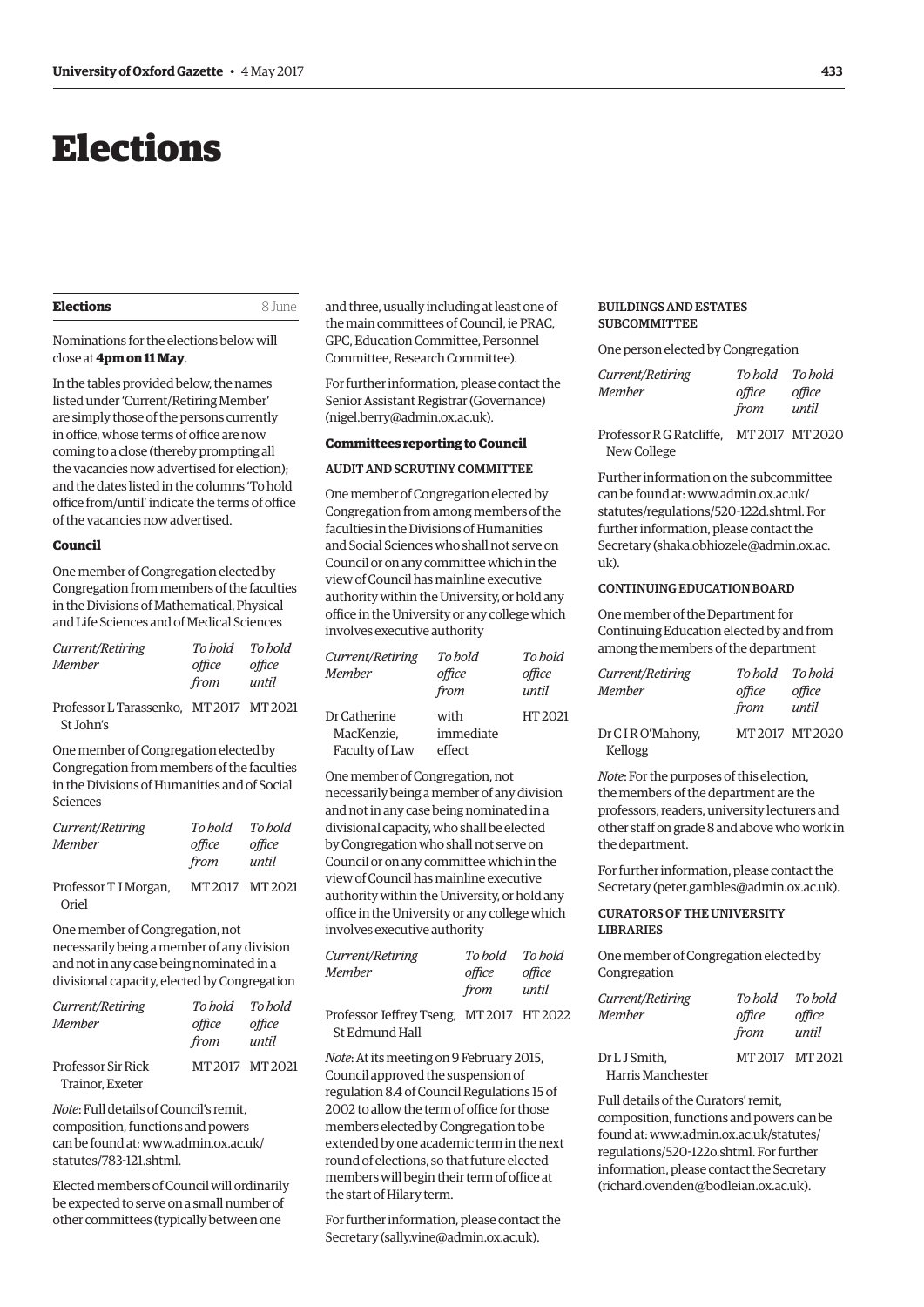#### NOMINATIONS COMMITTEE

Two persons elected by and from Congregation

| Current/Retiring<br>Member | To hold To hold<br>office<br>from | office<br>until |
|----------------------------|-----------------------------------|-----------------|
| Dr Joanna Ashbourn.        |                                   | MT 2017 MT 2020 |
| <b>St Cross</b>            |                                   |                 |
| Dr Kate Blackmon.          |                                   | MT 2017 MT 2020 |
| Merton                     |                                   |                 |

For further information, please contact the Administrative Secretary ([thomas.hall@](mailto:thomas.hall@admin.ox.ac.uk) [admin.ox.ac.uk\).](mailto:thomas.hall@admin.ox.ac.uk)

#### SOCIALLY RESPONSIBLE INVESTMENT REVIEW COMMITTEE

A member of Congregation elected by Congregation from members of the faculties in the Divisions of Mathematical, Physical and Life Sciences and of Medical Sciences

| Current/Retiring   | To hold To hold |                 |
|--------------------|-----------------|-----------------|
| Member             | office          | office          |
|                    | from            | until           |
| Professor G M      |                 | MT 2017 MT 2020 |
| Henderson.         |                 |                 |
| University College |                 |                 |

A member of Congregation elected by Congregation from members of the faculties in the Divisions of Humanities and of Social Sciences

| Current/Retiring<br>Member | To bold<br>office<br>from | To hold<br>office<br>until |
|----------------------------|---------------------------|----------------------------|
| Mr B L Caldecott           | MT 2017                   | MT 2021                    |

*Note*: at its meeting of 17 October 2016, the General Purposes Committee of Council approved a proposal to stagger the terms of office of the two elected members, with one member serving a longer term of office. Regulation 2.2 (1) of Council Regulations 14 of 2002 [\(www.admin.ox.ac.uk/statutes/](http://www.admin.ox.ac.uk/statutes/regulations/519-122.shtml) [regulations/519-122.shtml\) wa](http://www.admin.ox.ac.uk/statutes/regulations/519-122.shtml)s duly suspended to allow the above election to be held for a term of office of 4 years instead of the normal 3 years.

For further information, please contact the Secretary [\(tora.pickup@admin.ox.ac.uk\).](mailto:tora.pickup@admin.ox.ac.uk)

#### **Other Committees and University Bodies**

#### CURATORS OF THE UNIVERSITY PARKS

One person elected by Congregation

| Current/Retiring<br><b>Member</b> | To hold To hold<br>office<br>from | office<br>until |
|-----------------------------------|-----------------------------------|-----------------|
| Professor N J Kruger,<br>Pembroke |                                   | MT2017 MT2023   |

For further information, please contact the Secretary ([thomas.hall@admin.ox.ac.uk\).](mailto:thomas.hall@admin.ox.ac.uk)

#### CURATORS OF THE SHELDONIAN THEATRE

Two members of Congregation elected by Congregation

| Current/Retiring     | To hold To hold |                 |
|----------------------|-----------------|-----------------|
| <b>Member</b>        | office          | office          |
|                      | from            | until           |
| Dr P R Gambles       |                 | MT2017 MT2023   |
| Professor S J Payne, |                 | MT 2017 MT 2023 |
| Keble                |                 |                 |

*The following nomination has been received:*

S J Payne, MEng DPhil Oxf, Fellow of Keble, Faculty of Engineering Science

*Nominated by*:

- R C Darton, Keble, Faculty of Engineering Science
- N P Eubank, Keble, Faculty of Theology A B Hawkins, Faculty of History
- 

P H Taylor, Keble, Faculty of Engineering Science

*Note*: Further information on the board can [be found at: www.admin.ox.ac.uk/statutes/](www.admin.ox.ac.uk/statutes/regulations/181-084.shtml#_Toc86825837) regulations/181-084.shtml#\_Toc86825837.

For further information, please contact the Secretary ([john.weston@admin.ox.ac.uk\).](mailto:john.weston@admin.ox.ac.uk)

#### PANEL FOR CONSTITUTING THE VISITATORIAL BOARD UNDER STATUTE XII PART C

Three members of Congregation required to engage in academic teaching and/or research either by their written contracts of employment or by established and agreed practice elected by Congregation

| Current/Retiring<br><b>Member</b>            | To hold<br>office<br>from | To hold<br>office<br>until |
|----------------------------------------------|---------------------------|----------------------------|
| Dr C A J Ballinger,<br>Exeter                | MT 2017                   | MT 2021                    |
| Professor L J Gullifer,                      |                           | MT 2017 MT 2021            |
| Harris Manchester<br>Professor P B Sullivan, | MT 2017                   | MT 2021                    |
| Magdalen                                     |                           |                            |

*Note*: Further information on the panel can be foun[d at: www.admin.ox.ac.uk/](www.admin.ox.ac.uk/statutes/353-051a.shtml) statutes/353-051a.shtml [and www.admin.](www.admin.ox.ac.uk/statutes/regulations/248-062.shtml) ox.ac.uk/statutes/regulations/248-062. shtml.

For further information, please contact the Secretary ([ellen.hudspith@admin.ox.ac.uk\).](mailto:ellen.hudspith@admin.ox.ac.uk)

#### **Divisional Boards**

#### HUMANITIES BOARD

One person elected by and from among the members of the Faculty of English Language and Literature

| Current/Retiring                        | To bold        | To bold         |
|-----------------------------------------|----------------|-----------------|
| <b>Member</b>                           | office<br>from | office<br>until |
| Professor Ros M<br>Ballaster, Mansfield |                | MT2017 MT2020   |

For further information, please contact the Secretary ([lynne.hirsch@humanities.ox.ac.](mailto:lynne.hirsch@humanities.ox.ac.uk) [uk\).](mailto:lynne.hirsch@humanities.ox.ac.uk)

#### MATHEMATICAL, PHYSICAL AND LIFE SCIENCES BOARD

Two persons elected by and from among the members of the Faculty of Chemistry

| Current/Retiring               | To hold | To hold         |
|--------------------------------|---------|-----------------|
| <b>Member</b>                  | office  | office          |
|                                | from    | until           |
| Professor Philip<br>Mountford. |         | MT2017 MT2019   |
| St Edmund Hall                 |         |                 |
| Vacancy                        |         | MT 2017 MT 2021 |

One person elected by and from among the members of the Faculty of Computer Science

| Current/Retiring                       | To bold | To hold |
|----------------------------------------|---------|---------|
| <b>Member</b>                          | office  | office  |
|                                        | from    | until   |
| Professor Lukasiewicz, MT 2017 MT 2021 |         |         |
| Faculty of Computer                    |         |         |

Science

One person elected by and from among the members of the Faculty of Earth Sciences

| Current/Retiring<br>Member              | To hold<br>office<br>from | To hold<br>office<br>until |
|-----------------------------------------|---------------------------|----------------------------|
| Professor Donald G<br>Fraser. Worcester | MT 2017 MT 2021           |                            |

One person elected by and from among the members of the Faculty of Engineering

| Current/Retiring<br>Member | To bold<br>office<br>from | To hold<br>office<br>until |
|----------------------------|---------------------------|----------------------------|
| Vacancy                    |                           | MT 2017 MT 2021            |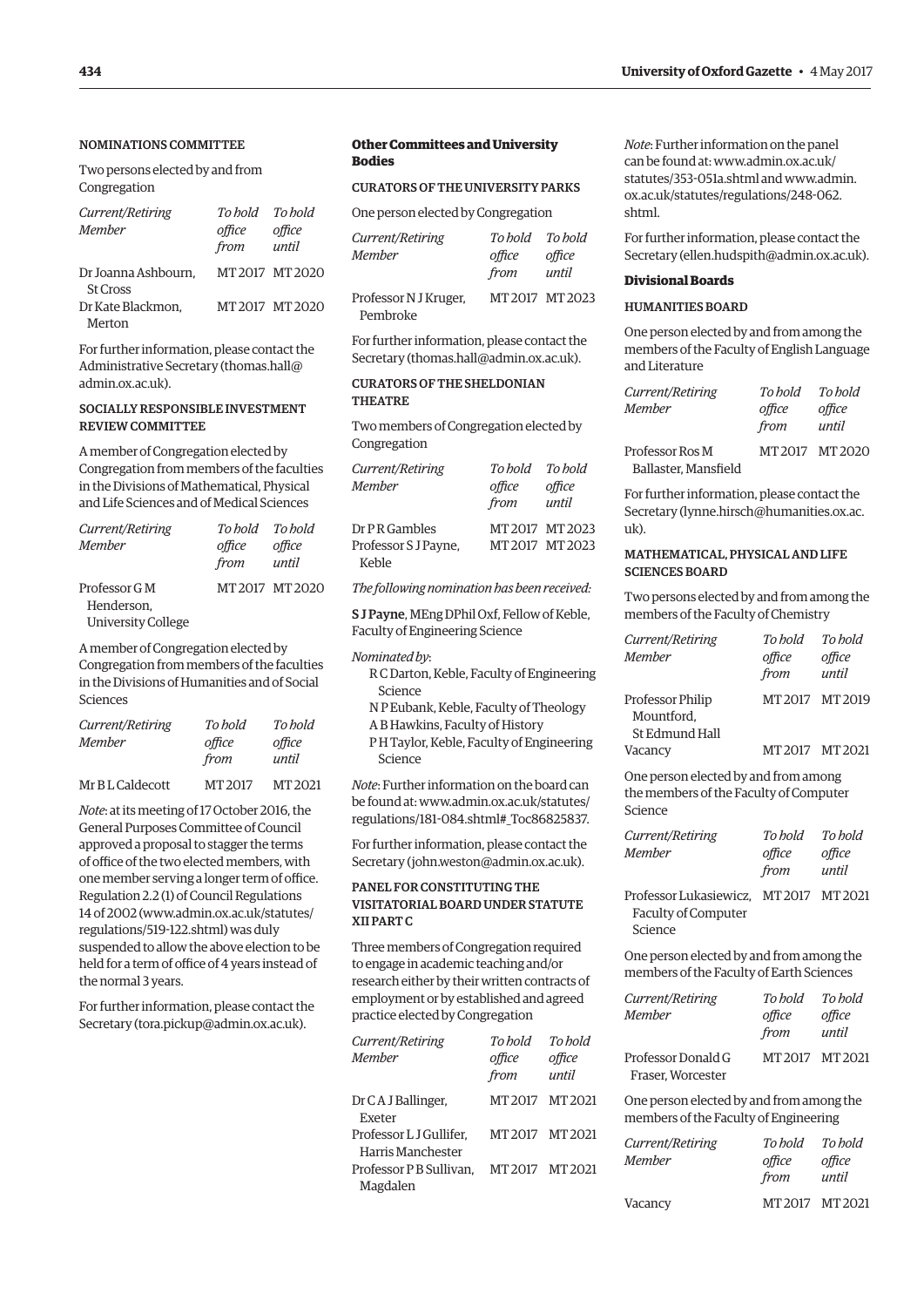One person elected by and from among the members of the Faculty of Physics

| Current/Retiring | To bold | To hold |
|------------------|---------|---------|
| Member           | office  | office  |
|                  | from    | until   |
|                  |         |         |

Professor Lesley J Gray, MT 2017 MT 2021 St Cross

One person elected by and from among the members of the Faculty of Statistics

| Current/Retiring                               | To hold | To hold |
|------------------------------------------------|---------|---------|
| Member                                         | office  | office  |
|                                                | from    | until   |
| Professor GD Reinert. MT 2017 MT 2021<br>Keble |         |         |

For further information, please contact the Secretary [\(saira.shaikh@mpls.ox.ac.uk\).](mailto:saira.shaikh@mpls.ox.ac.uk)

#### MEDICAL SCIENCES BOARD

One person from the Department of Biochemistry and the Nuffield Department of Clinical Medicine who is also a member of the Faculty of Biochemistry, the Faculty of Clinical Medicine, the Faculty of Physiological Sciences or the Faculty of Psychological Studies, elected by the members of the Faculty of Biochemistry, the Faculty of Clinical Medicine, the Faculty of Physiological Sciences and the Faculty of Psychological Studies

|        | To hold To hold |
|--------|-----------------|
| office | office          |
| from   | until           |
|        |                 |

Professor Mark Sansom, MT 2017 MT 2021 Corpus Christi, Faculty of Biochemistry

One person from the Nuffield Department of Clinical Neurosciences, the Department of Experimental Psychology, the Department of Pharmacology and the Department of Psychiatry who is also a member of the Faculty of Biochemistry, the Faculty of Clinical Medicine, the Faculty of Physiological Sciences or the Faculty of Psychological Studies, elected by the members of the Faculty of Biochemistry, the Faculty of Clinical Medicine, the Faculty of Physiological Sciences and the Faculty of Psychological Studies

| Current/Retiring |        | To hold To hold |
|------------------|--------|-----------------|
| Member           | office | office          |
|                  | from   | until           |
|                  |        |                 |

Professor Anna Christina MT 2017 MT 2021 Nobre, St Catherine's, Faculty of Psychological Studies

One person from the Nuffield Department of Obstetrics and Gynaecology, the Department of Oncology and the Nuffield Department of Surgical Sciences who is also a member of the Faculty of Biochemistry, the Faculty of Clinical Medicine, the Faculty of Physiological Sciences or the Faculty of Psychological Studies, elected by the members of the Faculty of Biochemistry, the Faculty of Clinical Medicine, the Faculty of Physiological Sciences and the Faculty of Psychological Studies

| Current/Retiring                                              | To hold | To hold         |
|---------------------------------------------------------------|---------|-----------------|
| Member                                                        | office  | office          |
|                                                               | from    | until           |
| Professor Freddie C<br>Hamdy, Balliol,<br>Faculty of Clinical |         | MT 2017 MT 2021 |
| Medicine                                                      |         |                 |

One person from the Nuffield Department of Orthopaedics, Rheumatology and Musculoskeletal Sciences and the Sir William Dunn School of Pathology who is also a member of the Faculty of Biochemistry, the Faculty of Clinical Medicine, the Faculty of Physiological Sciences or the Faculty of Psychological Studies, elected by the members of the Faculty of Biochemistry, the Faculty of Clinical Medicine, the Faculty of Physiological Sciences and the Faculty of Psychological Studies

| Current/Retiring                       | To hold | To bold |
|----------------------------------------|---------|---------|
| Member                                 | office  | office  |
|                                        | from    | until   |
| Professor Andrew Carr, MT 2017 MT 2021 |         |         |

 Worcester, Faculty of Clinical Medicine

One person from the Department of Paediatrics, the Department of Primary Care Health Sciences and the Nuffield Department of Population Health who is also a member of the Faculty of Biochemistry, the Faculty of Clinical Medicine, the Faculty of Physiological Sciences or the Faculty of Psychological Studies, elected by the members of the Faculty of Biochemistry, the Faculty of Clinical Medicine, the Faculty of Physiological Sciences and the Faculty of Psychological Studies

| Current/Retiring<br>Member                                                   | To bold<br>office<br>from | To hold<br>office<br>until |
|------------------------------------------------------------------------------|---------------------------|----------------------------|
| Professor Sir Rory<br>Collins, St John's,<br>Faculty of Clinical<br>Medicine | MT 2017 MT 2021           |                            |

One person from the Department of Physiology, Anatomy and Genetics and the Radcliffe Department of Medicine who is also a member of the Faculty of Biochemistry, the Faculty of Clinical Medicine, the Faculty of Physiological Sciences or the Faculty of Psychological Studies, elected by the members of the Faculty of Biochemistry, the Faculty of Clinical Medicine, the Faculty of Physiological Sciences and the Faculty of Psychological Studies

| Current/Retiring |  | To hold To hold |        |
|------------------|--|-----------------|--------|
| Member           |  | office          | office |
|                  |  | from            | until  |
|                  |  |                 |        |

Professor Hugh Watkins, MT 2017 MT 2021 Merton, Faculty of Clinical Medicine

One person from among the externally funded research staff who are members of the Faculty of Biochemistry, the Faculty of Clinical Medicine, the Faculty of Physiological Sciences and the Faculty of Psychological Studies, elected jointly by the members of the Faculty of Biochemistry, the Faculty of Clinical Medicine, the Faculty of Physiological Sciences and the Faculty of Psychological Studies

| Current/Retiring | To hold | To bold |
|------------------|---------|---------|
| Member           | office  | office  |
|                  | from    | until   |
|                  |         |         |

Professor Xin Lu MT 2017 MT 2021

One person from among the members of staff who are not Heads of Department or statutory professors who are members of the Faculty of Biochemistry, the Faculty of Clinical Medicine, the Faculty of Physiological Sciences and the Faculty of Psychological Studies, elected jointly by the members of the Faculty of Biochemistry, the Faculty of Clinical Medicine, the Faculty of Physiological Sciences and the Faculty of

| Current/Retiring<br><b>Member</b> | To hold<br>office<br>from | To bold<br>office<br>until |
|-----------------------------------|---------------------------|----------------------------|
| Professor Kate Nation,            | MT 2017 MT 2021           |                            |
| St John's, Faculty of             |                           |                            |
| Psychological Studies             |                           |                            |

Psychological Studies

For further information, please contact the Secretary ([david.bryan@medsci.ox.ac.uk\).](mailto:david.bryan@medsci.ox.ac.uk)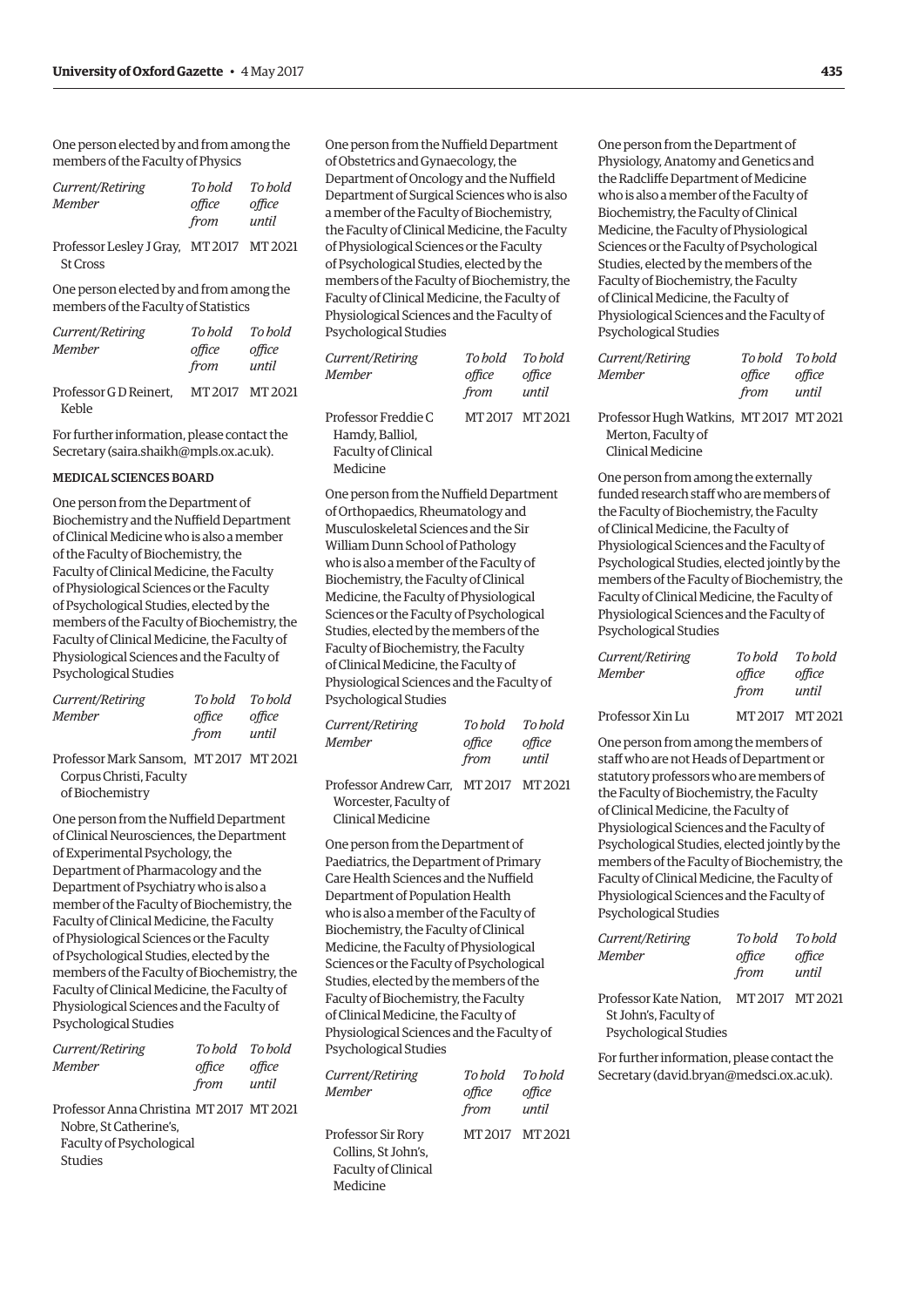#### **Faculty Boards**

#### BOARD OF THE FACULTY OF CLASSICS

Two persons elected by and from among the members of the Subfaculty of Classical Languages and Literature

| Current/Retiring<br>Member      | To hold<br>office<br>from | To hold<br>office<br>until |
|---------------------------------|---------------------------|----------------------------|
| Dr R M Armstrong.<br>St Hilda's | MT 2017                   | MT 2019                    |
| Professor Gregory               | MT 2017                   | MT 2019                    |
| Hutchinson.                     |                           |                            |
| Christ Church                   |                           |                            |

For further information, please contact the Secretary [\(administrator@classics.ox.ac.uk\).](mailto:administrator@classics.ox.ac.uk)

#### BOARD OF THE FACULTY OF ENGLISH LANGUAGE AND LITERATURE

Four persons elected by and from the members of the Faculty of English Language and Literature

| Current/Retiring<br>Memher                            | To hold<br>office<br>from | To hold<br>office<br>until |
|-------------------------------------------------------|---------------------------|----------------------------|
| Dr F P V Leneghan,<br><b>St Cross</b>                 | MT 2017 MT 2019           |                            |
| Dr C M McLoughlin,<br>Harris Manchester               | MT 2017 MT 2019           |                            |
| Professor DL Wakelin,<br>St Hilda's                   | MT 2017 MT 2019           |                            |
| Professor A A Williams. MT 2017 MT 2019<br>St Peter's |                           |                            |

For further information, please contact the Secretary [\(sadie.slater@ell.ox.ac.uk\).](mailto:sadie.slater@ell.ox.ac.uk)

#### BOARD OF THE FACULTY OF HISTORY

Nine persons elected by and from among the members of the Faculty of History holding posts on the establishment or under the aegis of the board

| Current/Retiring                        | To bold         | To bold |
|-----------------------------------------|-----------------|---------|
| <b>Member</b>                           | office          | office  |
|                                         | from            | until   |
| Professor J C Belich,<br><b>Balliol</b> | MT 2017 MT 2019 |         |
| Professor R N Gildea.<br>Worcester      | MT 2017 MT 2019 |         |
| Professor Pekka                         | MT2017 MT2019   |         |
| Hämäläinen.                             |                 |         |
| St Catherine's                          |                 |         |
| Dr D M Hopkin, Hertford MT 2017 MT 2019 |                 |         |
| Professor Robert Iliffe.                | MT2017 MT2019   |         |
| Linacre                                 |                 |         |
| Dr M E Mulholland,                      | MT 2017 MT 2019 |         |
| St Catherine's                          |                 |         |
| Professor K H A                         | MT 2017 MT 2019 |         |
| O'Rourke, All Souls                     |                 |         |
| Dr J B Parkin, St Hugh's                | MT 2017 MT 2019 |         |
| Dr Sîan Pooley,                         | MT 2017 MT 2019 |         |
| Magdalen                                |                 |         |

For further information, please contact the Secretary ([administrator@history.ox.ac.uk\).](mailto:administrator@history.ox.ac.uk)

#### BOARD OF THE FACULTY OF LAW

Four Official Members elected by all members of the faculty and from the persons qualified to be Official Members as per Regulation 10 of Council Regulations 19 of 2002

| Current/Retiring       | To hold | To hold       |
|------------------------|---------|---------------|
| <b>Member</b>          | office  | office        |
|                        | from    | until         |
| John H Armour. Oriel   | MT 2017 | MT 2020       |
| H G Collins, All Souls | MT 2017 | MT2020        |
| Professor Catherine    | MT 2017 | MT 2020       |
| Redgwell, All Souls    |         |               |
| Julian Roberts.        |         | MT2017 MT2020 |
| Worcester              |         |               |

Ten Ordinary Members elected by and from all members of the faculty exclusive of the persons qualified to be Official Members as per Regulation 10 of Council Regulations 19 of 2002

| Current/Retiring<br>Member | To hold<br>office<br>from | To hold<br>office<br>until |
|----------------------------|---------------------------|----------------------------|
| RF Condry, St Hilda's      | MT 2017                   | MT2020                     |
| Professor Alison L         | MT 2017                   | MT 2020                    |
| Young, Hertford            |                           |                            |
| S Enchelmaier. Lincoln     | MT 2017                   | MT2020                     |
| LA Ferguson, Oriel         | MT 2017                   | MT 2020                    |
| J S Getzler, St Hugh's     | MT 2017                   | MT 2020                    |
| IL Goold. St Anne's        | MT 2017                   | MT2020                     |
| S C Green. St Hilda's      | MT 2017                   | MT 2020                    |
| T Krebs. Brasenose         | MT 2017                   | MT 2020                    |
| G Lamond. Balliol          | MT 2017                   | MT2020                     |
| DP Nolan. Worcester        | MT 2017                   | MT2020                     |

*Corrigendum*: please note that one of the vacancies previously included above was listed in error. The correct listing is printed here.

For further information, please contact the Secretary ([charlotte.vinnicombe@law.ox.ac.](mailto:charlotte.vinnicombe@law.ox.ac.uk)  $11k$ 

#### BOARD OF THE FACULTY OF LINGUISTICS, PHILOLOGY AND PHONETICS

Two persons elected by and from among the members of the Faculty of Linguistics, Philology and Phonetics

| Current/Retiring<br><b>Member</b>           | To hold<br>office<br>from | To hold<br>office<br>until |
|---------------------------------------------|---------------------------|----------------------------|
| Dr Mary Baltazani,<br>St Anne's             |                           | MT2017 MT2019              |
| Professor M D Maiden,<br>Trinity            | MT2017 MT2019             |                            |
| For further information, please contact the |                           |                            |

Secretary ([administrator@ling-phil.ox.ac.](mailto:administrator@ling-phil.ox.ac.uk) [uk\).](mailto:administrator@ling-phil.ox.ac.uk)

### BOARD OF THE FACULTY OF MUSIC

Two persons elected by and from among the members of the Faculty of Music

| Current/Retiring                                                     | To hold | To hold         |
|----------------------------------------------------------------------|---------|-----------------|
| <b>Member</b>                                                        | office  | office          |
|                                                                      | from    | until           |
| Dr M R Doffman.                                                      |         | MT 2017 MT 2019 |
| Linacre                                                              |         |                 |
| Dr H J Hope, Magdalen MT 2017 MT 2019                                |         |                 |
| The or formula results for more and a second are a comparable to a f |         |                 |

For further information, please contact the Secretary ([catherine.lieben@music.ox.ac.](mailto:catherine.lieben@music.ox.ac.uk) [uk\).](mailto:catherine.lieben@music.ox.ac.uk)

#### BOARD OF THE FACULTY OF PHILOSOPHY

Four persons elected by and from among the members of the Faculty of Philosophy

| Current/Retiring<br>Member             | To hold<br>office<br>from | To hold<br>office<br>until |
|----------------------------------------|---------------------------|----------------------------|
| Professor MK Davies,<br>Corpus Christi |                           | MT2017 MT2019              |
| Dr G M Kahane.<br>Pembroke             |                           | MT 2017 MT 2019            |
| Professor P A Lodge,<br>Mansfield      |                           | MT2017 MT2018              |
| Dr C G Timpson,<br>Brasenose           |                           | MT 2017 MT 2019            |

For further information, please contact the Secretary ([haf@philosophy.ox.ac.uk\).](mailto:haf@philosophy.ox.ac.uk)

#### BOARD OF THE FACULTY OF THEOLOGY AND RELIGION

Three Official Members elected by all members of the faculty and from the persons qualified to be Official Members as per Regulation 10 of Council Regulations 19 of 2002

| Current/Retiring<br>Member | To hold<br>office<br>from | To hold<br>office<br>until |
|----------------------------|---------------------------|----------------------------|
| Canon Professor S R I      |                           | MT 2017 MT 2019            |
| Foot. Christ Church        |                           |                            |
| Canon Professor C          |                           | MT 2017 MT 2019            |
| Harrison. Christ Church    |                           |                            |
| Canon Professor G I        |                           | MT 2017 MT 2019            |
| Ward, Christ Church        |                           |                            |

Four Ordinary Members elected by and from all members of the faculty exclusive of the persons qualified to be Official Members as per Regulation 10 of Council Regulations 19 of 2002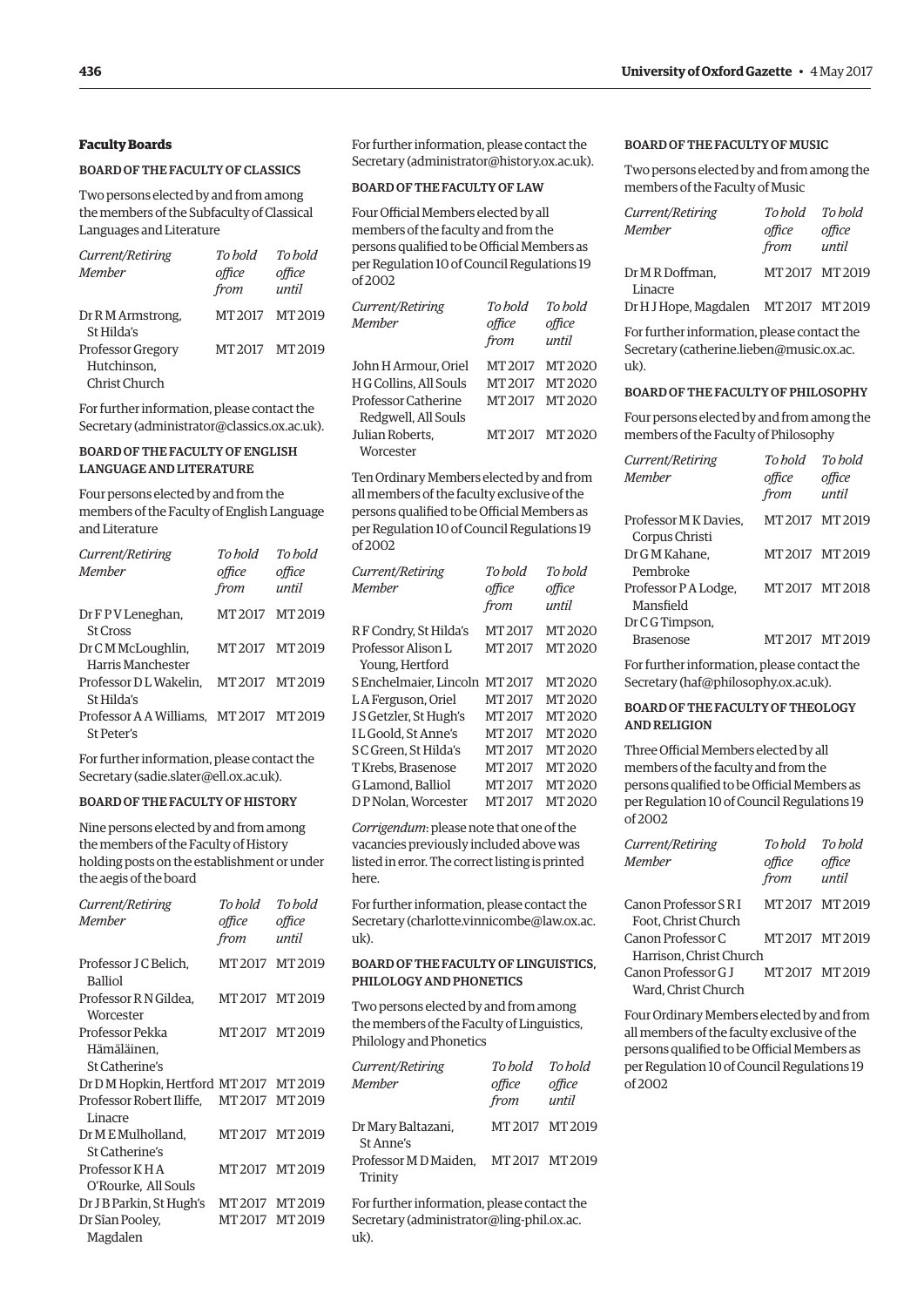<span id="page-12-0"></span>

| Current/Retiring<br><b>Member</b>         | To hold<br>office<br>from | To hold<br>office<br>until |
|-------------------------------------------|---------------------------|----------------------------|
| Dr R A Ellis,                             | MT2017 MT2019             |                            |
| Regent's Park                             |                           |                            |
| Dr S E Gillingham,                        | MT2017 MT2019             |                            |
| Worcester                                 |                           |                            |
| Dr SL Hausner, St Peter's MT 2017 MT 2019 |                           |                            |
| Professor Katherine                       | MT2017 MT2019             |                            |
| Southwood, St John's                      |                           |                            |

For further information, please contact the Secretary [\(haf@theology.ox.ac.uk\).](mailto:haf@theology.ox.ac.uk)

#### **Notes:**

Nominations in writing for the elections on 8 June, by four members of Congregation other than the candidate, will be received by the Elections Office, University Offices, Wellington Square, up to **4pm on 11 May**.

At least one nomination in respect of each candidate must be made on an official [nomination form \(available on www.admin.](www.admin.ox.ac.uk/elections/forms/index.shtml) ox.ac.uk/elections/forms/index.shtml). Council has decided that nominations should show for each signatory the name and college or department in block capitals. Any names which are not so shown may not be published.

All candidates are asked to note the general requirements which apply to all committee members, as set out in Council Regulations 14 of 2002 (General Regulations of Council for Committees) [\(www.admin.ox.ac.uk/](http://www.admin.ox.ac.uk/statutes/regulations/519-122.shtml) [statutes/regulations/519-122.shtml\). Cu](http://www.admin.ox.ac.uk/statutes/regulations/519-122.shtml)rrent members seeking re-election are also asked to check for specific restrictions on consecutive service.

Candidates are invited to include with their nomination forms a written statement of no more than 250 words, setting out his or her reasons for standing and qualifications for the office being sought. In the event of a contested election, these statements will [be available online at www.admin.ox.ac.uk/](www.admin.ox.ac.uk/elections) elections and published in the *Gazette* dated 25 May. Voters may wish to wait until they have read these statements before returning their ballot papers.

Ballot papers will be sent out to members of Congregation as soon as possible after the closing date for nominations. Completed ballot papers must be received by the Elections Office not later than **4pm on 8 June**.

For further information, please contact the Elections Officer [\(shirley.mulvihill@admin.](mailto:shirley.mulvihill@admin.ox.ac.uk) [ox.ac.uk\).](mailto:shirley.mulvihill@admin.ox.ac.uk) 

#### **Congregation** 15 June

Nominations for the elections below will close at **4pm on 18 May**.

In the tables provided below, the names listed under 'Current/Retiring Member' are simply those of the persons currently in office, whose terms of office are now coming to a close (thereby prompting all the vacancies now advertised for election). The dates listed in the columns 'To hold office from' and 'To hold office until' indicate the terms of office of the vacancies now advertised. When the start date is abbreviated 'wie' (with immediate effect) two possible dates are indicated: if the election is uncontested, the candidate deemed elected will take up office as of the close of the nomination period (18 May); if the election is contested, the candidate elected will take up office following the close of the voting period (15  $I$ <sub>11</sub> $n$  $\rho$ ).

#### **Divisional Boards**

#### MATHEMATICAL, PHYSICAL AND LIFE SCIENCES BOARD

One person elected by and from among the members of the Faculty of Engineering

| <i>Current/Retiring</i> |                | To hold To hold |
|-------------------------|----------------|-----------------|
| Member                  | office<br>from | office<br>until |
| Vacancy                 | wie            | MT 2018         |
|                         |                |                 |

Two persons elected by and from among the members of the Faculty of Mathematics

| Current/Retiring | To hold | To hold |
|------------------|---------|---------|
| Member           | office  | office  |
|                  | from    | until   |
| Vacancy          | wie     | MT 2019 |
| Vacancy          | wie     | MT 2020 |

One person elected by and from among the members of the Faculty of Physics

| Current/Retiring | To hold | To bold |
|------------------|---------|---------|
| Member           | office  | office  |
|                  | from    | until   |
| Vacancy          | wie     | MT 2020 |

One person elected by and from among the members of the Faculty of Zoology

| Current/Retiring | To hold | To hold |
|------------------|---------|---------|
| Member           | office  | office  |
|                  | from    | until   |
| Vacancy          | wie     | MT 2018 |

For further information, please contact the Secretary [\(saira.shaikh@mpls.ox.ac.](mailto:saira.shaikh@mpls.ox.ac.uk) [uk\).](mailto:saira.shaikh@mpls.ox.ac.uk)

#### **Faculty Boards**

#### BOARD OF THE FACULTY OF PHILOSOPHY

Two persons elected by and from among the members of the Faculty of Philosophy

| Current/Retiring                     | To hold | To hold       |
|--------------------------------------|---------|---------------|
| <b>Member</b>                        | office  | office        |
|                                      | from    | until         |
| Professor Stephen                    |         |               |
| Mulhall, New College MT 2017 MT 2018 |         |               |
| Dr Karen Margrethe                   |         |               |
| Nielsen. Somerville                  |         | MT2017 MT2018 |

For further information, please contact the Secretary ([haf@philosophy.ox.ac.uk\).](mailto:haf@philosophy.ox.ac.uk)

#### **Notes**:

Nominations in writing for the elections on 15 June, by four members of Congregation other than the candidate, will be received by the Elections Office, University Offices, Wellington Square, up to **4pm on 18 May**.

At least one nomination in respect of each candidate must be made on an official [nomination form \(available on www.admin.](www.admin.ox.ac.uk/elections/forms/index.shtml) ox.ac.uk/elections/forms/index.shtml). Council has decided that nominations should show for each signatory the name and college or department in block capitals. Any names which are not so shown may not be published.

All candidates are asked to note the general requirements which apply to all committee members, as set out in Council Regulations 14 of 2002 (General Regulations of Council for Committees) ([www.admin.ox.ac.uk/](http://www.admin.ox.ac.uk/statutes/regulations/519-122.shtml) [statutes/regulations/519-122.shtml\). Cu](http://www.admin.ox.ac.uk/statutes/regulations/519-122.shtml)rrent members seeking re-election are also asked to check for specific restrictions on consecutive service.

Candidates are invited to include with their nomination forms a written statement of no more than 250 words, setting out his or her reasons for standing and qualifications for the office being sought. In the event of a contested election, these statements will [be available online at www.admin.ox.ac.uk/](www.admin.ox.ac.uk/elections) elections and published in the *Gazette* dated 1 June. Voters may wish to wait until they have read these statements before returning their ballot papers.

Ballot papers will be sent out to members of Congregation as soon as possible after the closing date for nominations. Completed ballot papers must be received by the Elections Office not later than **4pm on 15 June**.

For further information, please contact the Elections Officer [\(shirley.mulvihill@admin.](mailto:shirley.mulvihill@admin.ox.ac.uk) [ox.ac.uk\).](mailto:shirley.mulvihill@admin.ox.ac.uk)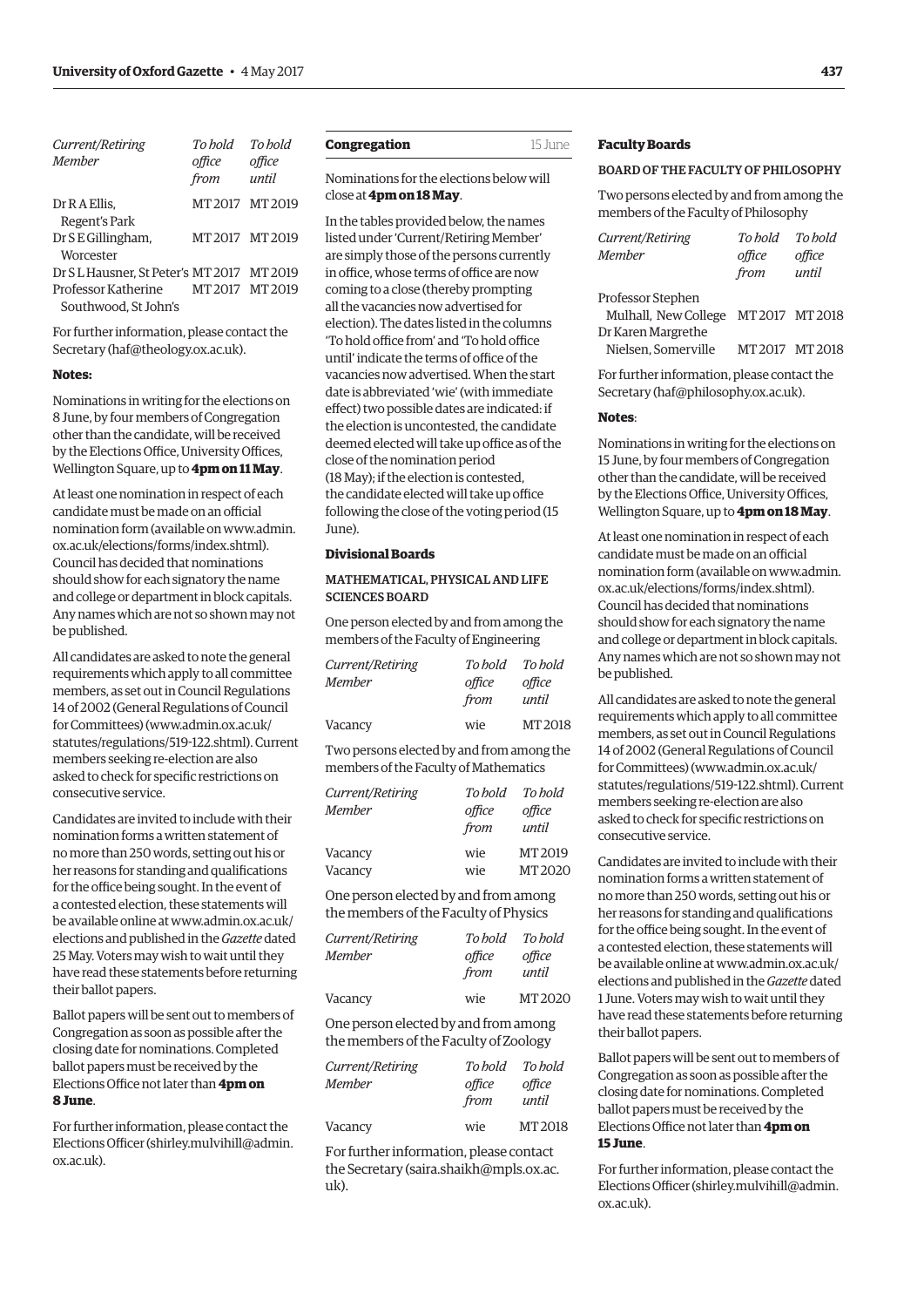## <span id="page-13-0"></span>Advertisements

#### **Advertising enquiries**

*Email***:** [gazette.ads@admin.ox.ac.uk](mailto:gazette.ads@admin.ox.ac.uk) *Telephone*: 01865 (2)80548 *Web*[: www.ox.ac.uk/gazette/](www.ox.ac.uk/gazette/classifiedadvertising) classifiedadvertising

#### **Deadline**

Advertisements are to be received by **noon on Wednesday** of the week before publication (ie eight days before publication). Advertisements must be submitted online.

#### **Charges**

Commercial advertisers: £30 per insertion of up to 70 words, or £60 per insertion of 71–150 words.

Private advertisers: £20 per insertion of up to 70 words, or £40 per insertion of 71–150 words.

Advertisements which are placed only in the online edition of the *Gazette* are reduced to £20 per insertion for commercial advertisers and £10 per insertion for private advertisers for 70-word advertisements (or £40 and £20 respectively for 150-word advertisements).

See our website for examples of whether an advertisement is considered commercial [or private: www.ox.ac.uk/gazette/](www.ox.ac.uk/gazette/classifiedadvertising) classifiedadvertising.

#### **Online submission and payment**

Advertisements must be submitted and paid for online, using a credit card or debit card, through a secure website. For details, see [www.ox.ac.uk/gazette/classifiedadvertising.](http://www.ox.ac.uk/gazette/classifiedadvertising)

#### **Extracts from the terms and conditions of acceptance of advertisements**

#### *General*

1. Advertisements are accepted for publication at the discretion of the editor of the *Gazette*.

*Note***.** When an advertisement is received online, an acknowledgement will be emailed automatically to the email address provided by the advertiser. The sending of this acknowledgement does not constitute an an acceptance of the advertisement or an undertaking to publish the advertisement in the *Gazette*.

2. The right of the *Gazette* to edit an advertisement, in particular to abridge when necessary, is reserved.

3. Advertisements must be accompanied by the correct payment, and must be received by the deadline stated above. *No refund can be made for cancellation after the acceptance of advertisements*.

4. Once an advertisement has been submitted for publication, no change to the text can be accepted.

5. Voucher copies or cuttings cannot be supplied.

#### *Charges*

6. Two separate charging arrangements will apply, for commercial and private advertisers. The rates applicable at any time will be published regularly in the *Gazette*, and may be obtained upon enquiry. The rates, and guidance on applicability of each rate, are also available online.

The editor's decision regarding applicability of these rates to an individual advertiser will be final.

#### **Miscellaneous**

#### **Shezan Restaurant**

**Mughal Indian cuisine** at Shezan: 1st floor, 135 High St, Oxford. From our kitchen to your table, we bring you fresh herbs, spices, roots, fragrances and the Mughal tradition of passion for good food. Serving as dining rooms since 1915. Open daily noon–3pm and 5.30–11pm. Tel: 01865 251600. Website: [www.](http://www.shezanoxford.co.uk) [shezanoxford.co.uk.](http://www.shezanoxford.co.uk)

#### **UK Brain Bank for Autism and Related Developmental Research, JR**

**The developing brain is altered in autism** but neuroscientists do not know how or why. Research is needed to understand the causes and biological basis of autism, to develop better interventions to improve the lives of those directly affected by it. Such critical research is hindered by the scarcity of donated human brain tissue. Control tissue, donated by people who do not have autism, is needed for comparison just as much as donations by people who do – and the NHS organ donor scheme does not include brain donation. We particularly want younger people to consider making a pledge to donate their brain after death (the further the brain is from its inception, the more difficult it is to understand the process of its development, so we do not take donations from people over 65 not directly affected by autism). See [www.](http://www.brainbankforautism.org.uk) [brainbankforautism.org.uk for](http://www.brainbankforautism.org.uk) information and to register as a donor.

#### **Restore Garden Café**

**Spacious café set in award-winning gardens**

with delicious food and coffees using organic, fair-trade and local produce where possible. Plants, handmade gifts and cards for sale. Open Mon–Sat, 10am–4pm, Manzil Way, Cowley Rd, Oxford OX4 1YH. All proceeds to Restore, Oxfordshire mental health charity (registered charity number 274222): [www.](http://www.restore.org.uk) [restore.org.uk.](http://www.restore.org.uk)

#### **Oxford University Hospitals NHS Trust**

**Oxford University Hospitals wants you to take part in its future**. If you have a contract of employment with the University of Oxford in a department within the Medical Sciences Division, or hold an honorary contract award with OUH for at least 12 months, you can join our staff constituency. University of Oxford staff belonging to other departments can join us as public members. To join us, visit [www.](http://www.ouh.nhs.uk/ft) [ouh.nhs.uk/ft.](http://www.ouh.nhs.uk/ft)

#### **Study Days**

#### **St Theosevia Centre for Christian**

**Spirituality** study days in Trinity term, 10.30am–4pm: Sat 20 May: 'Ethiopian Orthodox Christianity: an African cultural repertoire', Ralph Lee, Tom Boylston, Eloi Ficquet; Sat 3 Jun: 'Art and Architecture of Coptic Egypt', illustrated talks by Dr Nicholas Gendle. Students free, non-students £5. Bring lunch. Web: [www.theosevia.org; co](http://www.theosevia.org)ntact: [tikhon.vasilyev@wolfson.ox.ac.uk.](mailto:tikhon.vasilyev@wolfson.ox.ac.uk)

#### **Research participants sought**

**Seeking healthy male volunteers** aged 18–85 with no previous history of retinal problems to participate in a study. You would be asked to undergo some simple visual function tests to collect control data. Participation involves 1 session at the Oxford Eye Hospital (at the JR) lasting approximately 1 hour. For more information or to volunteer for this study, please contact: [anum.butt@medsci.ox.ac.uk.](mailto:anum.butt@medsci.ox.ac.uk)

#### **Groups and societies**

**The Oxford University Newcomers' Club** at the University Club, 11 Mansfield Rd, OX1 3SZ, welcomes the wives, husbands or partners of visiting scholars, of graduate students and of newly appointed academic and administrative members of the University. We offer help, advice, information and the opportunity to meet others socially. Informal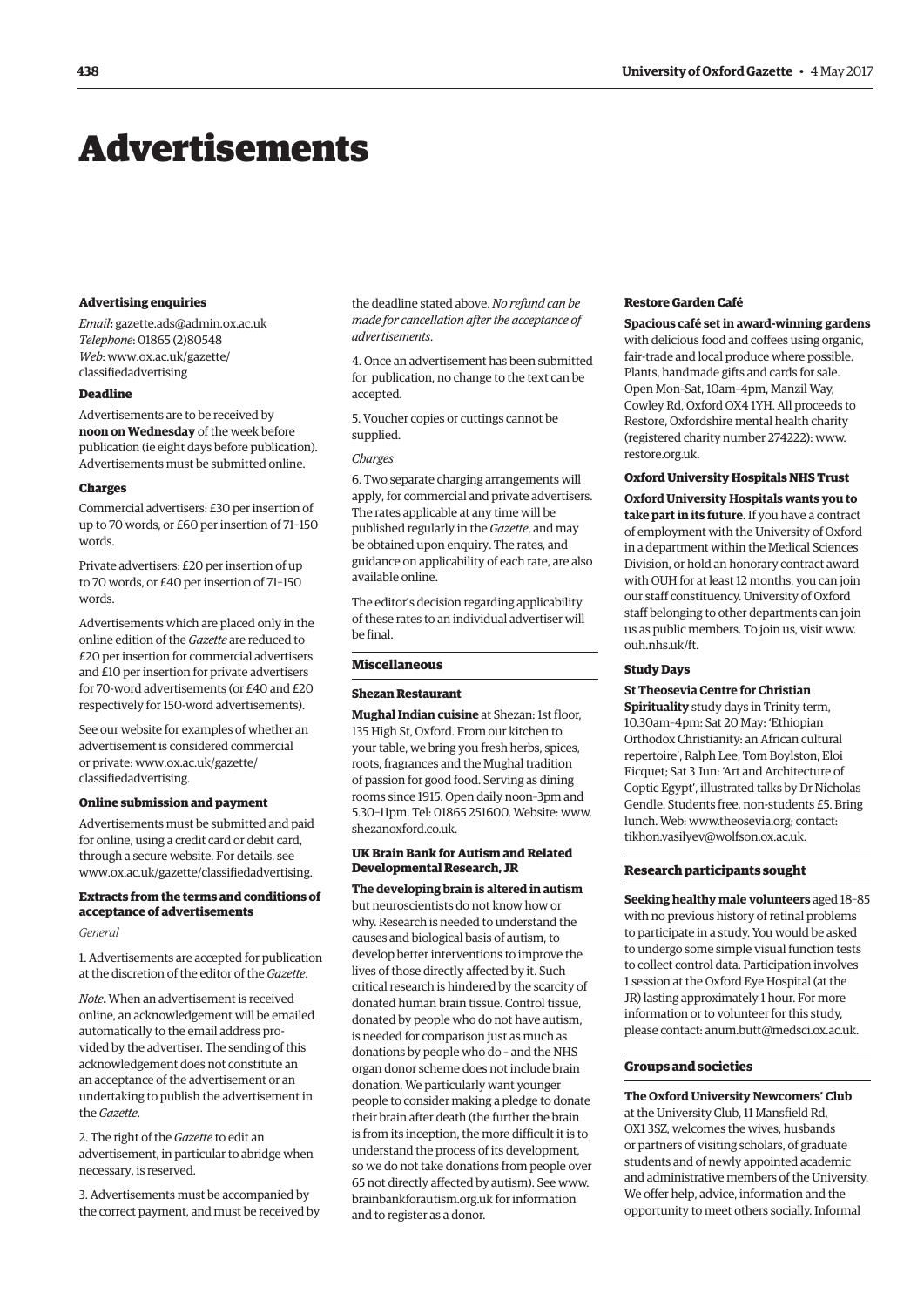coffee mornings are held in the club every Wednesday 10.30–12 (excluding the Christmas vacation). Newcomers with children (0–4) meet every Fri in term 10.15–11.45. We have a large programme of events including tours of colleges, museums and other places of interest. Other term-time activities include a book group, informal conversation group, garden group, antiques group, opportunity to explore Oxfordshire and an opportunities in Oxford group. Visit our website: [www.](http://www.newcomers.ox.ac.uk) [newcomers.ox.ac.uk.](http://www.newcomers.ox.ac.uk)

#### **Oxford Research Staff Society (OxRSS)**

is run by and for Oxford research staff. It provides researchers with social and professional networking opportunities, and a voice in University decisions that affect them. Membership is free and automatic for all research staff employed by the University of Oxford. For more information and to keep up to date, see: web: [www.oxrss.ox.ac.uk;](http://www.oxrss.ox.ac.uk)  Facebook: [http://fb.me/oxrss; Tw](http://fb.me/oxrss)itter: [@ResStaffOxford;](https://twitter.com/resstaffoxford) mailing li[st: researchstaff](mailto:researchstaff-subscribe@maillist.ox.ac.uk)[subscribe@maillist.ox.ac.uk.](mailto:researchstaff-subscribe@maillist.ox.ac.uk)

#### **Restoration and conservation of antique furniture**

**John Hulme** undertakes all aspects of restoration. 30 years' experience. Collection and delivery. For free advice, telephone or write to the Workshop, 11A High St, Chipping Norton, Oxon, OX7 5AD. Tel: 01608 641692.

#### **Sell your unwanted books**

#### **We buy academic and non-academic used**

**books**. If you are moving office or home, leaving the University or just need more space, we can help. We are most interested in arts, history and social sciences and also buy classical or jazz CDs. Good prices paid for large or small collections and we collect from anywhere in the Oxford area. Please contact [Ross on 07720 288774 or bd@beadledavies.](mailto:bd@beadledavies.co.uk) co.uk.

#### **Services offered**

**Big or small, we ship it all**. Plus free pick up anywhere in Oxford. Also full printing services available (both online and serviced), 24-hour photocopying, private mailing addresses, fax bureau, mailing services and much more. Contact or visit Mail Boxes Etc, 266 Banbury Rd, Oxford. Tel: 01865 514655. Fax: 01865 514656. Email: [staff@mbesummertown.co.uk.](mailto:staff@mbesummertown.co.uk)  Also at 94 London Rd, Oxford. Tel: 01865 [741729. Fax: 01865 742431. Email: staff@](mailto:staff@mbeheadington.co.uk) mbeheadington.co.uk.

**Carpenter/joiner**. For bookcases, wardrobes, etc, made on site to your specifications. Portfolio available. Call Rob Guthrie on 01608 677423 (evening) or 07961 444957 (daytime). Email: [rob.s.guthrie@gmail.com. W](mailto:rob.s.guthrie@gmail.com)eb: [www.](http://www.robguthrie.co.uk) [robguthrie.co.uk.](http://www.robguthrie.co.uk)

#### **Oxford's low-cost packing and shipping**

**experts**. Lowest price rates guaranteed for University students, staff and departments, plus free boxes and collection for all shipments. Whether clothing, books, computers, fragile laboratory equipment, musical instruments, rowing oars, valuable paintings or other household items, we specialise in custom packing, storage and worldwide delivery by road, sea and air. Pack & Send, 3 Botley Rd, Oxford, OX2 0AA. Tel: 01865 260610. Email: [oxford@packsend.co.uk.](mailto:oxford@packsend.co.uk)

#### **Houses to let**

**4-bedroom house** off Iffley Rd near the University sports ground. Available early Jul–beginning Sept. Large kitchen and dining room, sitting room and study. 2 double beds and 3 single beds, plus double sofa bed in study for visitors. 2 bathrooms. Large sunny garden with fruit trees and lawn. Off-street parking. Convenient for city centre, local shops, river, local and London transport. £550 pw. Email: [jim.hall@eci.ox.ac.uk.](mailto:jim.hall@eci.ox.ac.uk)

#### **Flats to let**

**Central north Oxford**, Woodstock Rd. Beautiful flat with 2 double bedrooms and 2 bathrooms. £1,700 plus utilities and council tax. Ideal for University, Jericho, great schools and city centre. Available for 1 year or longer [from Jul. Contact: marina.dealarcon@prm.](mailto:marina.deararcon@prm.ox.ac.uk) ox.ac.uk.

#### **Accommodation offered**

#### *Graduate Accommodation Office*

The Graduate Accommodation Office provides affordable accommodation to full-time graduate students of the [University. Please see www.admin.ox.ac.](www.admin.ox.ac.uk/graduateaccommodation) uk/graduateaccommodation. Academic visitors, staff and part-time students may wish to register for Student Pad, a website where private landlords advertise for tenants associated with the University: [www.oxfordstudentpad.co.uk.](http://www.oxfordstudentpad.co.uk)

**scottfraser** – market leaders for quality Oxfordshire property. Selling, letting, buying, renting, investing – we are here to help. Visit [www.scottfraser.co.uk fo](http://www.scottfraser.co.uk)r more information or call: Headington sales: 01865 759500; Summertown sales: 01865 553900; East Oxford sales: 01865 244666; Witney sales: 01993 705507; Headington lettings: 01865 761111; Summertown lettings: 01865 554577; East Oxford and student lettings: 01865 244666; Witney lettings: 01993 777909.

**2 single rooms available** (not en suite) in pretty, old-fashioned cottage in central north Oxford. Within easy walking distance of the

University, town centre, London buses and trains. Breakfast included. Use of kitchen. Broadband and TV. Suitable for visiting academics and postdocs. For short or medium stays; minimum 2 nights. Fair rates. For further enquiries email: [elphickjericho@gmail.com or](mailto:elphickjericho@gmail.com) tel: 01865 516142.

#### **Self-catering apartments**

**Visiting Oxford?** Studio, 1-, 2- and 3-bed properties conveniently located for various colleges and University departments. Available from 1 week to several months. Apartments are serviced, with linen provided and all bills included. Details, location maps and photos can be found on our website at [www.](http://www.shortletspace.co.uk) [shortletspace.co.uk. Co](http://www.shortletspace.co.uk)ntact us by email on [stay@shortletspace.co.uk or](mailto:stay@shortletspace.co.uk) call us on 01993 811711.

**Sunny north Oxford studio apartment** with parking available for short/medium-term lets, ideal for 1 person. Immaculate newly built with French doors opening on to south-facing garden. Wi-Fi/TV provided. Lounge/dining area, fully equipped kitchenette with fridge/ freezer/hob/microwave. Separate access with own hallway including washer/dryer, beautiful bathroom with shower. Fresh linen regularly, £60 per night, bills included, minimum 3 nights. £25 surcharge for second person. E[mail: enquiries@studioflatnorthoxford.](mailto:enquiries@studioflatnorthoxford.com) com. Tel: 0044 (0)7764 574700. Web: [www.](http://www.studioflatnorthoxford.com) [studioflatnorthoxford.com.](http://www.studioflatnorthoxford.com)

#### **Holiday lets**

**Midhurst**. Romantic, primitive, 2-bedroom gamekeeper's cottage up a muddy farm track in national park at the foot of the South Downs. Open fire, polished floor, simple kitchen; dishwasher, washing machine; broadband, no TV, large study. On own 190-acre organic farm – woods, valleys, river, bluebells, deer. Available weekends; discounts for junior academics. Pictures at [www.](http://www.wakehamfarm.com) [wakehamfarm.com or](http://www.wakehamfarm.com) em[ail haroldcarter@](mailto:haroldcarter@mac.com) mac.com.

**Cornwall**, cottage and restored chapel in quiet hamlet on South-west Coastal Footpath within 100m of the sea and minutes from Caerhays and Heligan. Each property sleeps 6. Comfortably furnished, c/h, wood burner and broadband. Ideal for reading, writing, painting, walking, bathing, bird watching. Beautiful beach perfect for bucket and spade family holidays. Short winter breaks available from £250. Tel: 01865 558503 or 07917 864113. Email: [gabriel.amherst@btconnect.com. Se](mailto:gabriel.amherst@btconnect.com)e: [www.cornwallcornwall.com.](http://www.cornwallcornwall.com)

**Choose from over 11,000 holiday villas** and apartments in Spain with Clickstay. We make it easy for you to make the perfect choice with our verified renter reviews and a dedicated customer services team. You